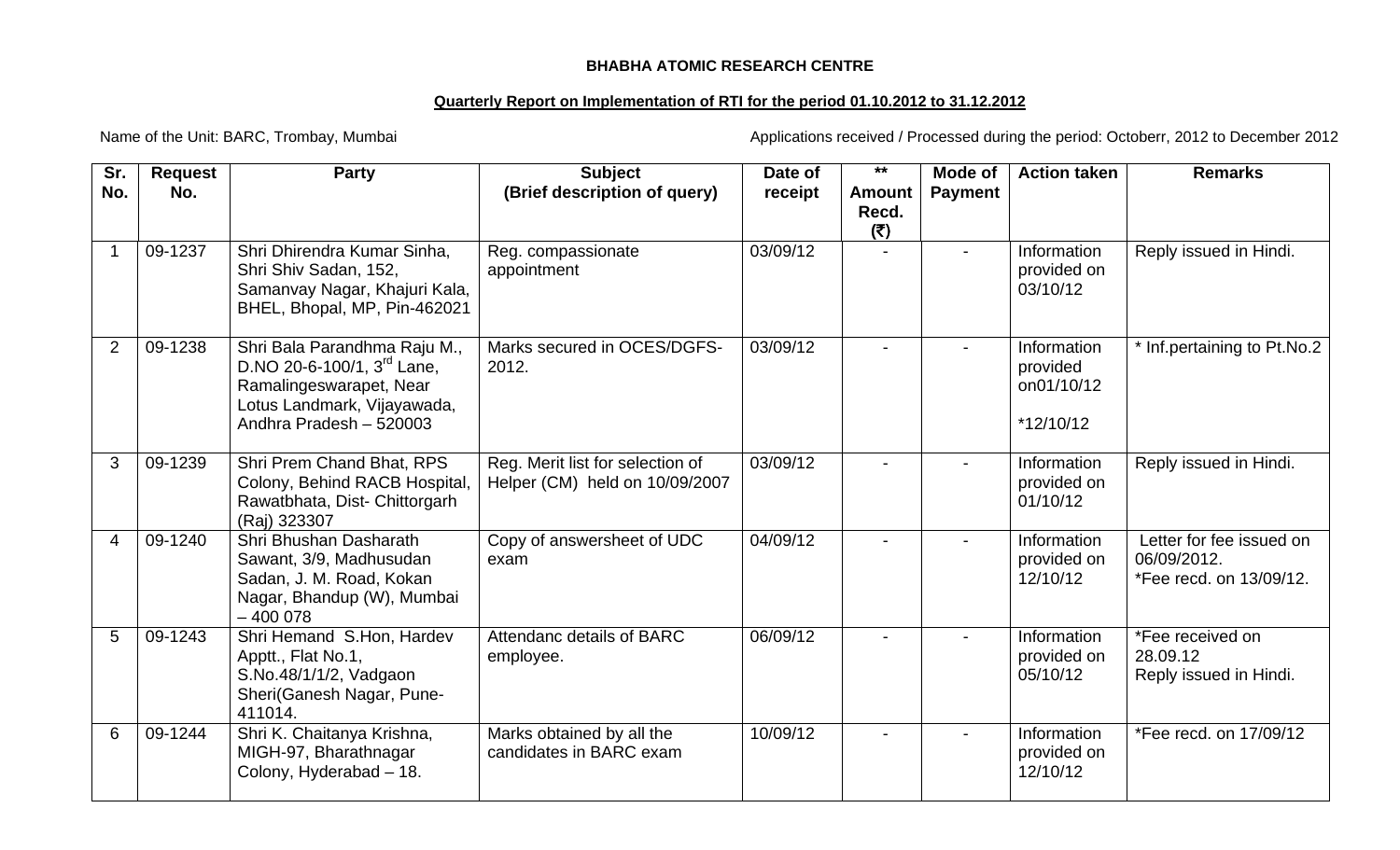| Sr.<br>No.     | <b>Request</b><br>No. | <b>Party</b>                                                                                                                                                                                            | <b>Subject</b><br>(Brief description of query)                                      | Date of<br>receipt | $***$<br><b>Amount</b>   | Mode of<br><b>Payment</b> | <b>Action taken</b>                    | <b>Remarks</b>                                                                                     |
|----------------|-----------------------|---------------------------------------------------------------------------------------------------------------------------------------------------------------------------------------------------------|-------------------------------------------------------------------------------------|--------------------|--------------------------|---------------------------|----------------------------------------|----------------------------------------------------------------------------------------------------|
|                |                       |                                                                                                                                                                                                         |                                                                                     |                    | Recd.<br>(₹)             |                           |                                        |                                                                                                    |
| $\overline{7}$ | 09-1248               | Shri Tajuj Bansal, 436,<br>Bahawalpur cghs, Sector 4,<br>Plot no.1, Dwarka, New Delhi-<br>110078.                                                                                                       | Marks scored in OCES/DGFS-<br>2012.                                                 | 11/09/12           |                          | $\overline{\phantom{a}}$  | Information<br>provided on<br>01/10/12 |                                                                                                    |
| 8              | 09-1249               | Shri Vipul Sen, SO/F, ED&CD,<br>NRG, BARC                                                                                                                                                               | Certified copies of CR/APAR                                                         | 12/09/12           | 426*                     |                           | Information<br>provided on<br>03/10/12 | *DC received on<br>09/10/12 & copies of<br>documents issued.                                       |
| 9              | 09-1250               | Shri Santosh Kumar Yadav,<br>#99/15, Phase-9, District-<br>Mohali, State- Punjab 160062                                                                                                                 | Marks secured in OCES/DGFS-<br>2012                                                 | 12/09/12           | $\overline{\phantom{0}}$ |                           | Information<br>provided on<br>01/10/12 |                                                                                                    |
| 10             | 09-1252               | Shri Pravin S., F1 Cheran<br>Kudil, 3 <sup>rd</sup> Main Streer<br>Ponnagar, Trichy $-1$                                                                                                                | Marks secured in OCES/DGFS-<br>2012                                                 | 17/09/12           | $\overline{\phantom{0}}$ |                           | Information<br>provided on<br>01/10/12 |                                                                                                    |
| 11             | 09-1254               | Shri D. Venkateswara Rao, D6-<br>3/2, HWP Colony, Aswapuram<br>- 507116, Khammam Dist.<br>Andhra Pradesh                                                                                                | Reg. Payment of<br>PRIS(G)/PRIS(O)                                                  | 18/09/12           | $\star$                  | Paid at<br><b>DAE</b>     | Information<br>provided on<br>12/10/12 | Recd. from OSD(R&D) &<br>CPIO, DAE $u/s.6(3)$                                                      |
| 12             | 09-1256               | Shri Rajendrakumar Balraj<br>Karampuri c/o Shri Siddhayya<br>Chirmala, Opp. AL- Barakat<br>School Room No. 51, Bharatiya<br>Nagar, P.M.G.P. Colony<br>Vinoba Bhave Marg, Kurla (W),<br>Mumbai - 400 070 | Information reg. filling up of<br>Group C posts with disabilities in<br><b>BARC</b> | 24/09/12           | $*10$                    | <b>IPO</b>                | Information<br>provided on<br>25/10/12 | *Fee paid by stamp duty<br>is not acceptable<br>Fee received on<br>09/10/2012.<br>Issued in Hindi. |
| 13             | 09-1257               | Smt. Lata Rajendrakumar<br>Karampuri, House No. 110,<br>Shastri Nagar, Shandar<br>Chowk, Near Shri Samarth<br>Vidya Mandir School, Solapur-<br>413003                                                   | Information reg. filling up of<br>Group C posts with disabilities in<br><b>BARC</b> | 24/09/12           | $*10$                    | <b>IPO</b>                | Information<br>provided on<br>25/10/12 | *Fee paid by stamp duty<br>is not acceptable<br>Fee received on<br>09/10/2012.<br>Issued in Hindi. |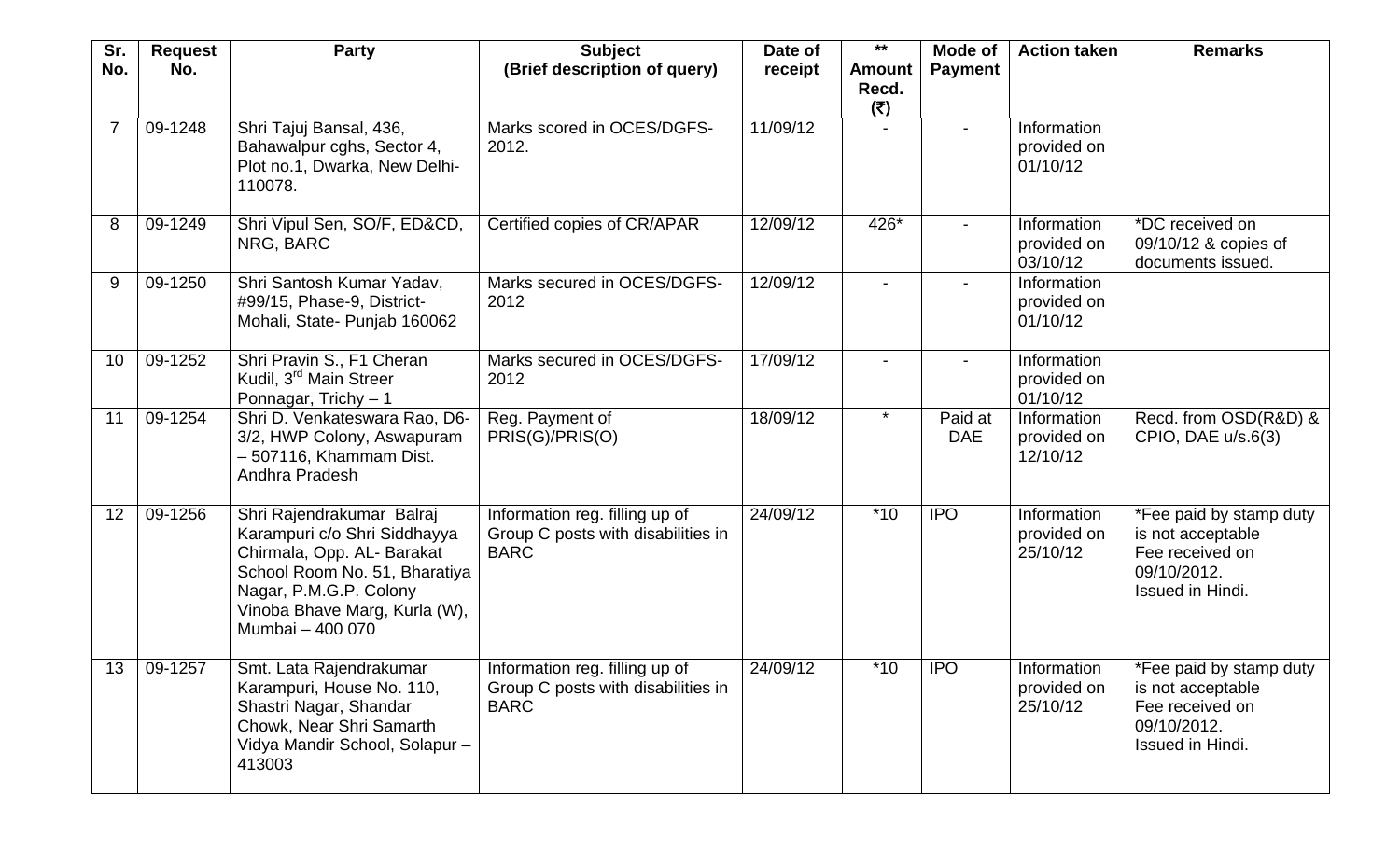| Sr.<br>No. | <b>Request</b><br>No. | <b>Party</b>                                                                                                                                   | <b>Subject</b><br>(Brief description of query)                                              | Date of<br>receipt | $***$<br><b>Amount</b> | Mode of<br><b>Payment</b> | <b>Action taken</b>                     | <b>Remarks</b>                                                                                  |
|------------|-----------------------|------------------------------------------------------------------------------------------------------------------------------------------------|---------------------------------------------------------------------------------------------|--------------------|------------------------|---------------------------|-----------------------------------------|-------------------------------------------------------------------------------------------------|
|            |                       |                                                                                                                                                |                                                                                             |                    | Recd.<br>(₹)           |                           |                                         |                                                                                                 |
| 14         | 09-1258               | Shri Naresh Kumar, Asst.<br>Security Officer, Flat No. A-24,<br>Shravati, New Mandala Colony,<br>Anushakti Nagar, Trombay,<br>Mumbai - 400 094 | Orders empowering authority for<br>claiming O.T. & working hrs. of<br><b>Security Staff</b> | 24/09/12           |                        | $\blacksquare$            | Information<br>provided on<br>22/10/12  |                                                                                                 |
| 15         | 09-1259               | Smt. Vasundhara Sanjay<br>Howal, C/o Rohit Dharamdasji<br>Meshram, Tiwari Lay out,<br>Laxmi Nagar, Vardha - 442001                             | Salary details of BARC employee                                                             | 24/09/12           | $*10/-$                | <b>IPO</b>                | Information<br>provided on<br>22/10/12. | Court fee stamp not<br>accepted.<br>*Fee received on<br>09/10/2012.<br>** Reply issued in Hindi |
| 16         | 09-1260               | Shri Arun Singh, 44A/1, Kalu<br>Sarai(Sarvapriya Vihar) Near<br>Hauz Khas Fly Over, New<br>Delhi - 110016                                      | Cut off score for OCES/DGFS on<br>the basis of GATE-2012                                    | 24/09/12           |                        |                           | Information<br>provided on<br>22/10/12  |                                                                                                 |
| 17         | 09-1261               | Shri Kattekola Ashokkumar<br>Devaiah, 20/585, P.M.G.P<br>Colony, Mankhurd, Mumbai-<br>400 043                                                  | Regarding recruitment of<br><b>Pharmacist Post</b>                                          | 27/09/12           | $*10$                  | <b>IPO</b>                | Information<br>provided on<br>22/10/12  | *Fee paid by stamp duty<br>is not acceptable.<br>Fee received on<br>12.10.12                    |
| 18         | 09-1262               | Shri Clarence Pinto, A-102,<br>Silver Sqare CHS, Sunder<br>Nagar, Kalina,<br>Santacruz(East), Mumbai-<br>400098.                               | Inf. regarding issue of rainy<br>shoes, Shoe polish & two piece<br>rain coat./              | 28/09/12           |                        |                           | Information<br>provided on<br>25/10/12  |                                                                                                 |
| 19         | 09-1263               | Shri Akbar Amir Ali Vasaya,<br>302, New Accord, Avenue<br>Bldg., Naya Nagar, Mira<br>Road(E), Distt. Thane-401107                              | Status of employment<br>regularization.                                                     | 28/09/12           |                        |                           | Information<br>provided on<br>05/10/12  |                                                                                                 |
| 20         | 09-1264               | Shri Mangesh M.Malusare,<br>D.Spl.35/10, BARC Colony,<br>Tarapur, PO TAPP, Boisar,<br>Tal.Palghar, Distt.Thane.-<br>401504.                    | Inf.regarding Trainee Scientific<br>Officers joined in OCES.                                | 28/09/12           |                        |                           | Information<br>provided on<br>25/10/12  |                                                                                                 |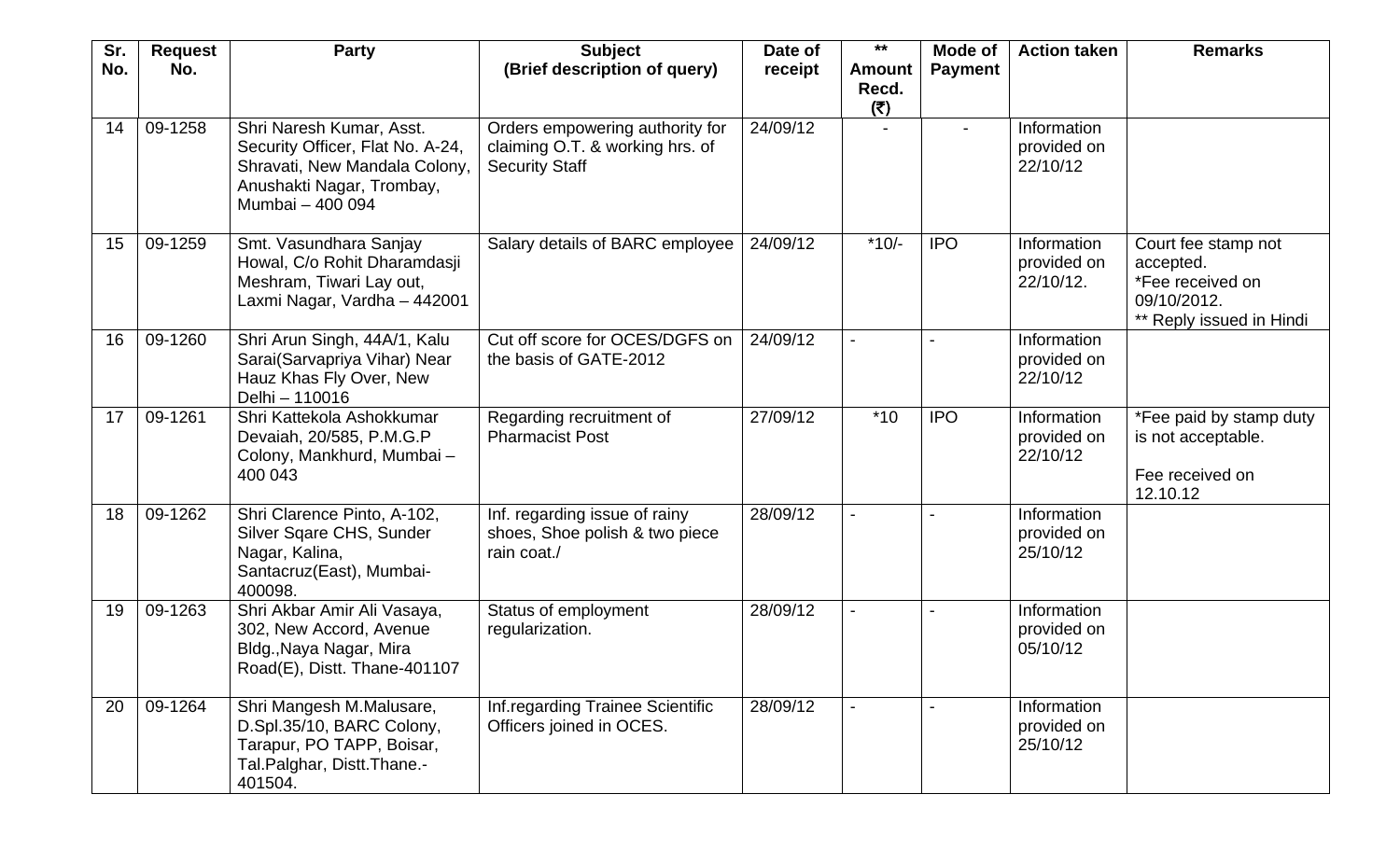| Sr.<br>No. | <b>Request</b><br>No. | <b>Party</b>                                                                                                                                       | <b>Subject</b><br>(Brief description of query)            | Date of<br>receipt | $***$<br><b>Amount</b> | Mode of<br><b>Payment</b> | <b>Action taken</b>                    | <b>Remarks</b>                                            |
|------------|-----------------------|----------------------------------------------------------------------------------------------------------------------------------------------------|-----------------------------------------------------------|--------------------|------------------------|---------------------------|----------------------------------------|-----------------------------------------------------------|
|            |                       |                                                                                                                                                    |                                                           |                    | Recd.<br>(5)           |                           |                                        |                                                           |
| 21         | 10-1265               | Shri S.C. Patro, SO/B, F&SS,<br>RRCAT, Qtr.No.B-18/4, PO-<br>CAT, DAE, Indore, MP-452<br>013.                                                      | <b>Entitlement for PRIS, Transfer</b><br>TA/DA, J.T. etc. | 01/10/12           | 10                     | <b>IPO</b>                | $*04/10/12$                            | *Trd. u/s 6(3) to CPIO,<br>RRCAT, Indore.                 |
| 22         | 10-1266               | Shri R. Thirumurugan, D-83,<br>Anuvijay Township,<br>Radhapuram Taluk, Tirunelveli<br>Distt., Tamil Nadu-627120.                                   | Service counted for increments                            | 04.10.12           | 10                     | <b>DD</b>                 | $*12/10/12$                            | $*$ Inf.denied $-$<br>Clarifications/interpretati<br>ons. |
| 23         | 10-1267               | Maj Gen (Retd) S. G.<br>Vombatkere, 475, 7 <sup>th</sup> Main<br>Road, Vijayanagar 1 <sup>st</sup> Stage,<br>Mysore - 570017                       | Uranium contamination of water<br>in Punjab.              | 05.10.12           | 10                     | <b>IPO</b>                | Information<br>provided on<br>29/10/12 |                                                           |
| 24         | 10-1268               | Shri B. Bhaskara Rao, EC No.<br>2189, SO/E, QA-NUFAP, NFC,<br>Hyderabad                                                                            | Promotion Norms for SO/E to<br>SO/F for Diploma holders   | 08/10/12           | $\star$                | Paid at<br><b>NFC</b>     | Information<br>provided on<br>15/10/12 | Recd. U/s.6(3) from PIO,<br><b>NFC</b>                    |
| 25         | 10-1269               | Shri Rhishikesh Balkrishna<br>Bhoir, Ghar No. 439, At: Kolhi<br>(Kopar) Post: Panvel, Taluka:<br>Panvel District: Raigad,<br>Maharashtra - 410206  | Copy of advertisement - 2011-12                           | 08/10/12           | 10                     | <b>IPO</b>                | Information<br>provided on<br>02/11/12 |                                                           |
| 26         | 10-1270               | Shri Rhishikesh Balkrishna<br>Bhoir, Ghar No. 439, At: Kolhi<br>(Kopar) Post: Panvel, Taluka:<br>Panvel District : Raigad,<br>Maharashtra - 410206 | Copy of advertisement - 2007-08                           | 08/10/12           | 10                     | <b>IPO</b>                | Information<br>provided on<br>02/11/12 |                                                           |
| 27         | 10-1271               | Shri Rhishikesh Balkrishna<br>Bhoir, Ghar No. 439, At: Kolhi<br>(Kopar) Post: Panvel, Taluka:<br>Panvel District: Raigad,<br>Maharashtra - 410206  | Copy of advertisement - 2009-10                           | 08/10/12           | 10                     | <b>IPO</b>                | Information<br>provided on<br>02/11/12 |                                                           |
| 28         | 10-1272               | Shri Rhishikesh Balkrishna<br>Bhoir, Ghar No. 439, At: Kolhi<br>(Kopar) Post: Panvel, Taluka:<br>Panvel District: Raigad,<br>Maharashtra - 410206  | Copy of advertisement - 2010-11                           | 08/10/12           | 10 <sup>°</sup>        | <b>IPO</b>                | Information<br>provided on<br>02/11/12 |                                                           |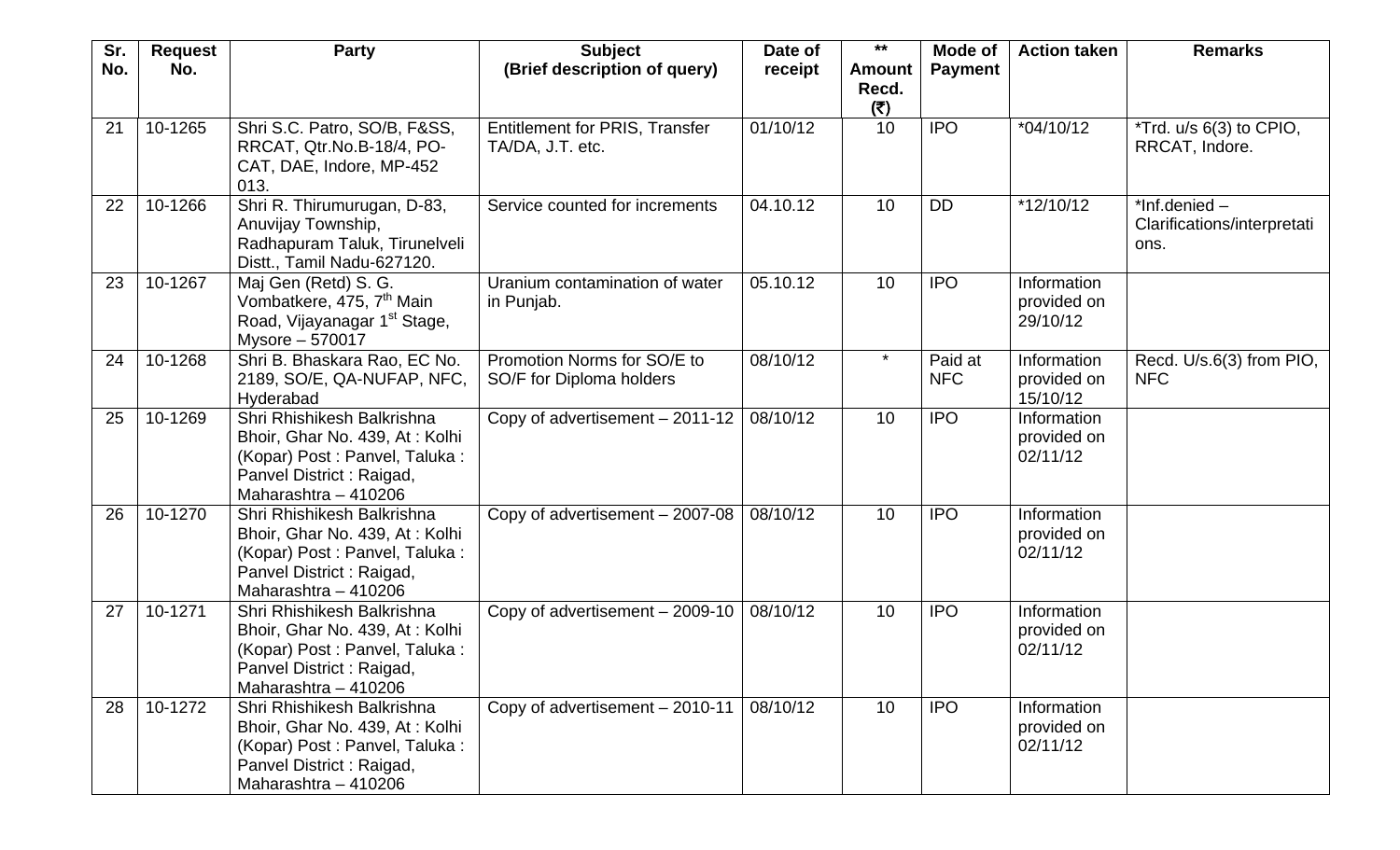| Sr. | <b>Request</b> | <b>Party</b>                                                                                                                                                                                     | <b>Subject</b>                                | Date of  | $***$                         | Mode of        | <b>Action taken</b>                    | <b>Remarks</b>                                         |
|-----|----------------|--------------------------------------------------------------------------------------------------------------------------------------------------------------------------------------------------|-----------------------------------------------|----------|-------------------------------|----------------|----------------------------------------|--------------------------------------------------------|
| No. | No.            |                                                                                                                                                                                                  | (Brief description of query)                  | receipt  | <b>Amount</b><br>Recd.<br>(₹) | <b>Payment</b> |                                        |                                                        |
| 29  | 10-1273        | Shri Rhishikesh Balkrishna<br>Bhoir, Ghar No. 439, At: Kolhi<br>(Kopar) Post: Panvel, Taluka:<br>Panvel District: Raigad,<br>Maharashtra - 410206                                                | Copy of advertisement - 2008-09               | 08/10/12 | 10                            | <b>IPO</b>     | Information<br>provided on<br>02/11/12 |                                                        |
| 30  | 10-1274        | Shri Rhishikesh Balkrishna<br>Bhoir, Ghar No. 439, At: Kolhi<br>(Kopar) Post: Panvel, Taluka:<br>Panvel District: Raigad,<br>Maharashtra - 410206                                                | Copy of answer sheet of other<br>candidates   | 08/10/12 | 10                            | <b>IPO</b>     | $*12/10/12$                            | *Inf.denied $u/s$ 8(1)(j) of<br>RTI.                   |
| 31  | 10-1275        | Ms. Priyanka Narayan<br>Gaonkar, Tirupati Gaurav<br>Apart., B-wing, Flat No. 302,<br>Plot No. 252, Turbegaon,<br>Sector -22, Sanpada, Navi<br>Mumbai - 400 705                                   | Copy of advertisement - 2008-09               | 08/10/12 | 10                            | <b>IPO</b>     | Information<br>provided on<br>02/11/12 |                                                        |
| 32  | 10-1276        | Shri Satyajeet B. Sagavkar,<br>701, Ganesh Apartment parade<br>No. 7/8, Motha Khanda, Near<br>Khandeswar Railway Station,<br>Panvel, Tal Panvel, Dist.<br>Raigad, Maharashtra state -<br>410 206 | Reg. recruitment in BARC                      | 08/10/12 | 10                            | <b>IPO</b>     | $*12.10.12$                            | $*$ Inf.denided –<br>openion/interpretations.          |
| 33  | 10-1277        | Shri S.C. Bhardwaj, D-10,<br>Patliputra, Anushaktinagar,<br>Mumbai - 400 094                                                                                                                     | LTC availed by Scientific Officer             | 08/10/12 | 10                            | <b>IPO</b>     | Information<br>provided on<br>15/10/12 |                                                        |
| 34  | 10-1278        | Shri J V S R Krishna, D7-5/3,<br>HWP Colony, Aswapuram -<br>507116, Khammam Dist. A.P.                                                                                                           | Reg. DQE-TO-2012                              | 08/10/12 | 10<br>$*40$                   | <b>IPO</b>     | Information<br>provided on<br>30/10/12 | *DC recd. on 19/11/12 &<br>documents provided.         |
| 35  | 10-1279        | Shri Devendra Kumar, SO/E,<br>R.N.93, ROD(D), RG, BARC,<br>Employee No. 17286, CC No.<br>G/509/0386                                                                                              | Copies of CR for the period from<br>1998-2012 | 08/10/12 | 10<br>$*216$                  | Cash           | Information<br>provided on<br>25/10/12 | *DC receuved on<br>29.10.2012 &<br>documents provided. |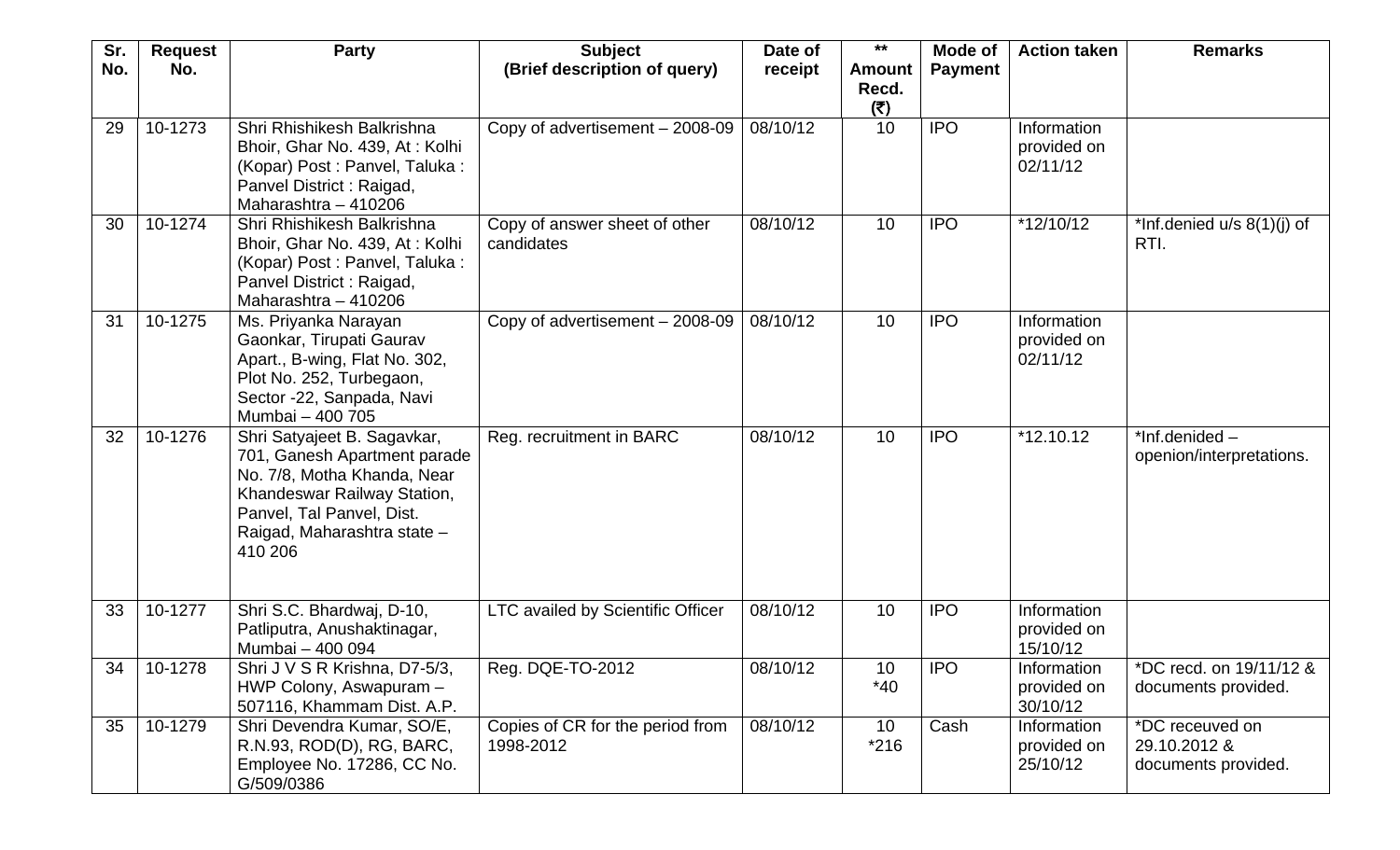| Sr. | <b>Request</b> | <b>Party</b>                                                                                                                                                   | <b>Subject</b>                                               | Date of  | $***$                         | Mode of               | <b>Action taken</b>                    | <b>Remarks</b>                                                                       |
|-----|----------------|----------------------------------------------------------------------------------------------------------------------------------------------------------------|--------------------------------------------------------------|----------|-------------------------------|-----------------------|----------------------------------------|--------------------------------------------------------------------------------------|
| No. | No.            |                                                                                                                                                                | (Brief description of query)                                 | receipt  | <b>Amount</b><br>Recd.<br>(₹) | <b>Payment</b>        |                                        |                                                                                      |
| 36  | 10-1280        | Shri Gangadhar S. Patil, First<br>Floor, Oasis Complex, Kamala<br>Mill Compound, P B Marg,<br>Lower Parel, Mumbai - 400<br>013                                 | Information on safety issues<br>pertaining to NFC, Hyderabad | 09/10/12 | 10                            | <b>IPO</b>            | Information<br>provided on<br>30/10/12 |                                                                                      |
| 37  | 10-1281        | Ms. Priyanka Narayan<br>Gaonkar, Tirupati Gaurav<br>Apart., B-wing, Flat No. 302,<br>Plot No. 252, Turbegaon,<br>Sector -22, Sanpada, Navi<br>Mumbai - 400 705 | Copy of advertisement - 2009-10                              | 09/10/12 | 10                            | <b>IPO</b>            | Information<br>provided on<br>02/11/12 |                                                                                      |
| 38  | 10-1282        | Ms. Priyanka Narayan<br>Gaonkar, Tirupati Gaurav<br>Apart., B-wing, Flat No. 302,<br>Plot No. 252, Turbegaon,<br>Sector -22, Sanpada, Navi<br>Mumbai - 400 705 | Copy of advertisement - 2007-08                              | 09/10/12 | 10                            | <b>IPO</b>            | Information<br>provided on<br>02/11/12 |                                                                                      |
| 39  | 10-1283        | Shri Vipul Sen, SO/F, ED&CD,<br><b>BARC</b>                                                                                                                    | Details of air travels by BARC<br><b>Official</b>            | 09/10/12 | 10                            | Cash                  | $*12/10/12$                            | *Inf.denied $u/s$ 8(1)(a) of<br><b>RTI</b>                                           |
| 40  | 10-1284        | Shri B. Prasad, Q.No. C-6/2/1,<br>Gouthaminagar Colony,<br>Aswapuram (Post)-507116,<br>Khammam - dist-A.P                                                      | Certified copies of Promotion<br>norms set by TC             | 09/10/12 | 10                            | <b>IPO</b>            | Information<br>provided on<br>22/10/12 |                                                                                      |
| 41  | 10-1285        | Shri Syed K. Hussain, H.No.14-<br>1-121, SBH Road, Paloncha-<br>507 115, Khammam Dist., A.P.                                                                   | Details of employees who have<br>taken VRS etc.              | 12/10/12 | $\overline{\phantom{0}}$      | Paid at<br><b>DAE</b> | Information<br>provided on<br>01/11/12 | Rec. u/s 6(3) from APIO,<br>DAE.                                                     |
| 42  | 10-1286        | Dr. Ameya Tirodkar, b/4<br>Janhavi Chs Ltd., Pandurang<br>Wadi Road No. 4, Goregaon<br>East, Mumbai - 400 063                                                  | Delay in registration of DNB<br><b>General Medicine</b>      | 12/10/12 | 10<br>194<br>(DC)             | <b>IPO</b>            | Information<br>provided on<br>01/11/12 | *DC recd. on 9/11/12 &<br>copies of documents<br>issued. Inspection of<br>documents. |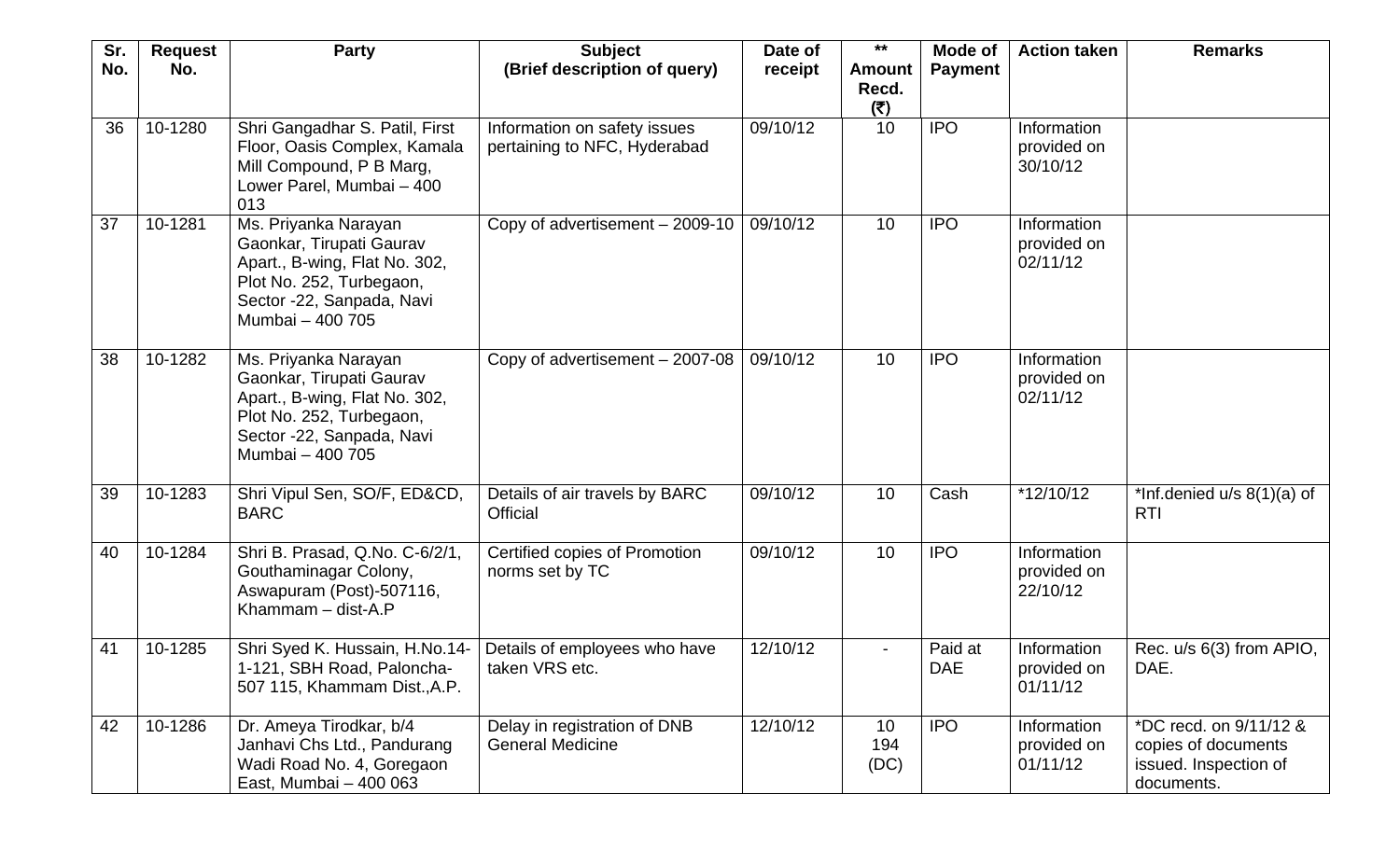| Sr.<br>No. | <b>Request</b><br>No. | <b>Party</b>                                                                                                                                                              | <b>Subject</b><br>(Brief description of query)                                                      | Date of<br>receipt | $***$<br><b>Amount</b><br>Recd. | Mode of<br><b>Payment</b> | <b>Action taken</b>                                 | <b>Remarks</b>                                                                                           |
|------------|-----------------------|---------------------------------------------------------------------------------------------------------------------------------------------------------------------------|-----------------------------------------------------------------------------------------------------|--------------------|---------------------------------|---------------------------|-----------------------------------------------------|----------------------------------------------------------------------------------------------------------|
| 43         | 10-1287               | Shri M.G. Pednekar, F/man 'C',<br><b>Fire Service Section, BARC</b>                                                                                                       | Details/ documents pertaining to<br>complaint by BARC bus<br>commuters                              | 12/10/12           | (₹)<br>10<br>52<br>(DC)         | Cash                      | Information<br>provided on<br>12/11/12              | *DC received on<br>14/11/12 and copies of<br>documents provided.<br>Reply issued in Hindi.               |
| 44         | 10-1288               | Shri Vipul Sen, SO/F, ED&CD,<br>NRG, BARC                                                                                                                                 | Promotion criteria with MRP                                                                         | 12/10/12           | 10                              | Cash                      | Information<br>provided on<br>07/11/12              |                                                                                                          |
| 45         | 10-1289               | Shri B. Dheeraj Singh, S/o B.<br>Balakrishna Singh, H. No. 4-<br>62/1, First Floor, Opp<br>Kollibhavan, Janmabhoomi<br>Nagar, Mancherial, Adilabad<br>Dist, $AP - 504208$ | Marks secured in OCES-DGFS<br>2012                                                                  | 12/10/12           | 10                              | <b>IPO</b>                | Information<br>provided on<br>05/11/12              |                                                                                                          |
| 46         | 10-1290               | Smt. Shaila Suresh Thakur,<br>BARCColony, Ramdas -A-1,<br>Sion-Trombay Road,<br>Mankhurd, Mumbai - 400 088                                                                | Information regarding CHSS<br>facility availed                                                      | 15/10/12           | 10                              | <b>IPO</b>                | Information<br>provided on<br>21/11/12              | *Fee paid by stamp duty<br>is not acceptable<br>Fee received on<br>05/11/2012.<br>Reply issued in Hindi. |
| 47         | 10-1291               | Shri K. V. Jayaraj, SA/E,<br>PESS/UED, BARC                                                                                                                               | Guidelines for floating tender                                                                      | 15/10/12           | 10                              | <b>IPO</b>                | Information<br>provided on<br>14/11/12              |                                                                                                          |
| 48         | 10-1292               | Shri Narendra Singh Rathore,<br>S/o Shri Ghanshyam Singh,<br>PO: Khamor, Ta. Shahpura,<br>Dist. Bhilwara (Raj) - 311023                                                   | Information related to<br>appointment and medical<br>examination in BARC for the post<br>of Driver. | 15/10/12           | $\star$                         | Paid at<br><b>NPCIL</b>   | Information<br>provided on<br>14/11/12<br>*20/11/12 | Recd. u/s.6(3) from<br>CPIO, NPCIL<br>*Reply to Point No.2<br>Reply issued in Hindi.                     |
| 49         | 10-1293               | Shri Vipul Sen, SO/F, ED&CD,<br>NRG, BARC                                                                                                                                 | Copies of promotion cases put<br>up to Group Board                                                  | 15/10/12           | 10                              | Cash                      | Information<br>provided on<br>06/11/12              |                                                                                                          |
| 50         | 10-1294               | Shri K. V. Jayaraj, SA/E,<br>PESS/UED, BARC                                                                                                                               | <b>Details of CAT-II Trainees</b>                                                                   | 15/10/12           | 10                              | <b>IPO</b>                | Information<br>provided on<br>14/11/12              |                                                                                                          |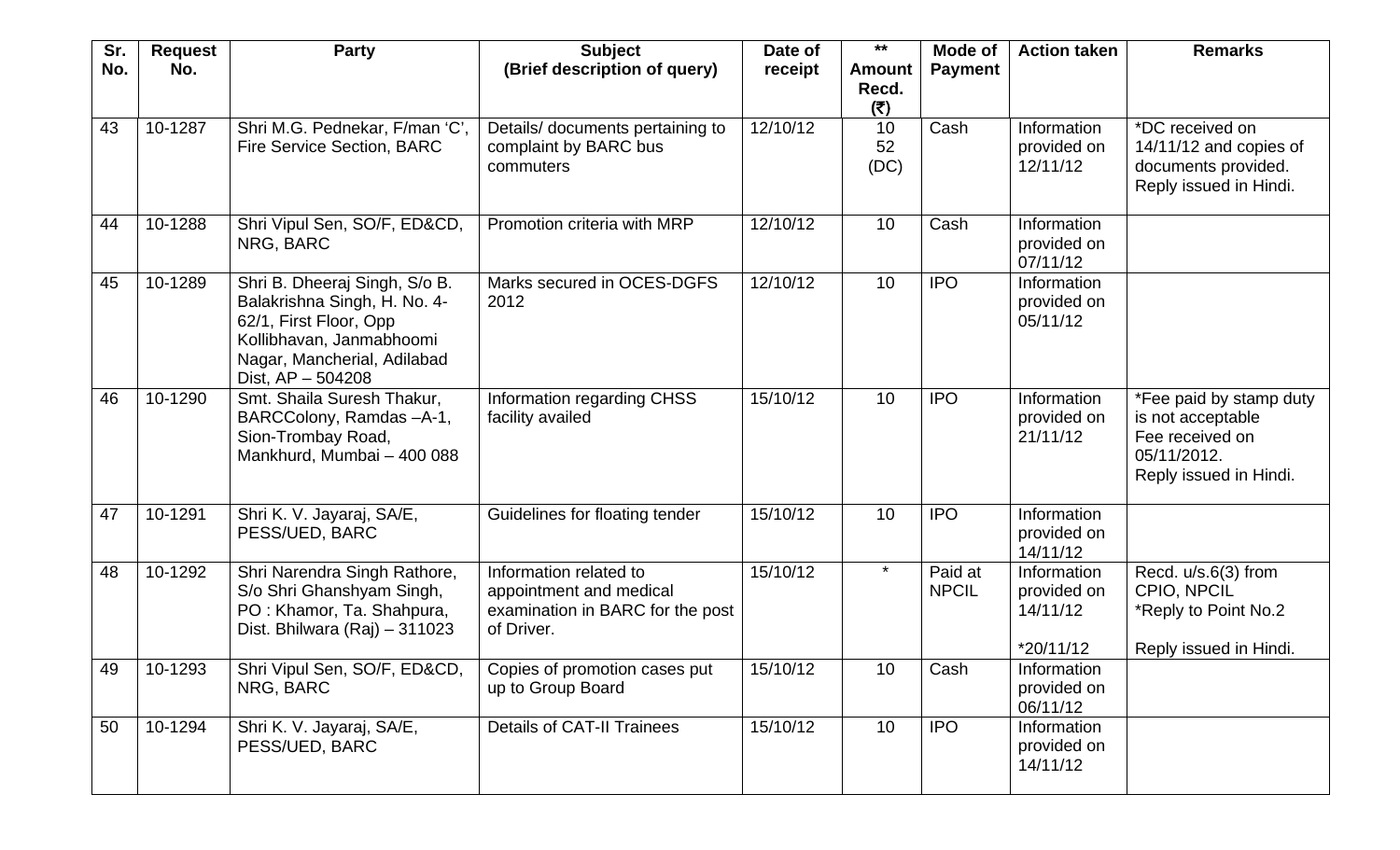| Sr. | <b>Request</b> | <b>Party</b>                                                                                                           | <b>Subject</b>                                                                      | Date of  | $***$                         | Mode of               | <b>Action taken</b>                                 | <b>Remarks</b>                                                                                                     |
|-----|----------------|------------------------------------------------------------------------------------------------------------------------|-------------------------------------------------------------------------------------|----------|-------------------------------|-----------------------|-----------------------------------------------------|--------------------------------------------------------------------------------------------------------------------|
| No. | No.            |                                                                                                                        | (Brief description of query)                                                        | receipt  | <b>Amount</b><br>Recd.<br>(₹) | <b>Payment</b>        |                                                     |                                                                                                                    |
| 51  | 10-1295        | Shri Arun Kumar, A-6,<br>Mateshwari, Ram Nagar Colony<br>Bhudoli Road, Neem Ka Thana<br>Dt-Sikar, Rajasthan-332 713    | Norms for forwarding of<br>application to UPSC                                      | 18/10/12 | $\star$                       | Paid at<br><b>DAE</b> | Information<br>provided on<br>15/11/12              | *Recd. u/s. 6(3) from<br>OSD(R&D) & CPIO,<br><b>DAE</b>                                                            |
| 52  | 10-1296        | Shri Vaibhav Patkeshwar, 130,<br>Dr. Annie Basant Road, A-601,<br>Gopchar CHS, Worli, Mumbai-<br>400 018               | Reg. service rules for the transfer<br>of employee                                  | 18/10/12 | $*10$                         | <b>IPO</b>            | Information<br>provided on<br>14/11/12              | *Fee received on<br>05/11/2012                                                                                     |
| 53  | 10-1297        | Shri Ehtesham Qutubuddin<br>Siddiqui, UT-81, Anda Cell,<br>Mumbai Central Prison, Arthur<br>Road, Mumbai - 400 011     | Copy of all books, Research<br>material and publication<br>published by BARC        | 18/10/12 | *BPL                          |                       | $*15/11/12$                                         | Information Denied U/s.<br>7(9) under RTI.                                                                         |
| 54  | 10-1298        | Smt. Puja Suman, (A.E), Room<br>No. 14, Engineers' Hostel,<br>Area-3, DVC, Maithon,<br>Dhanbad - 828207                | Reg. recruitment details                                                            | 22/10/12 | 10                            | <b>IPO</b>            | Information<br>provided on<br>15/11/12              |                                                                                                                    |
| 55  | 10-1299        | Ms Rachakonda Sheetal, Plot<br>No. 222, Falt No. 101, Shiv<br>Prabha Apartment, Shivganga<br>Nagar, Ambarnath, 421 501 | Details of pay and allowances for<br>the post of Matron, Asst. Matron<br>& Nurse D. | 22/10/12 | 10                            | <b>IPO</b>            | Information<br>provided on<br>15/11/12              |                                                                                                                    |
| 56  | 10-1300        | Smt. Saroj Kumari, M/o Rahul<br>Sharma, Resident - 11, Vinay<br>Nagar, Bodala Road, Shahganj<br>Agra - 282010          | Status of representation<br>regarding promotion                                     | 22/10/12 | 10                            | <b>IPO</b>            | Information<br>provided on<br>20//11/12             | Reply issued in Hindi.                                                                                             |
| 57  | 10-1301        | Shri Arun Kumar, A-6,<br>Mateshwari, Ram Nagar Colony<br>Bhudoli Road, Neem Ka Thana<br>Dt-Sikar, Rajasthan-332 713    | Inf. regarding TC and decisions<br>taken by TC                                      | 25/10/12 |                               | Paid at<br><b>DAE</b> | Information<br>provided on<br>07/11/12<br>*29/10/12 | Recd. u/s 6(3) from<br>OSD(R&D)&CPIO, DAE<br>*Point no.4 is transferred<br>to OSD(R&D)&CPIO,<br>DAE on 29/10/2012. |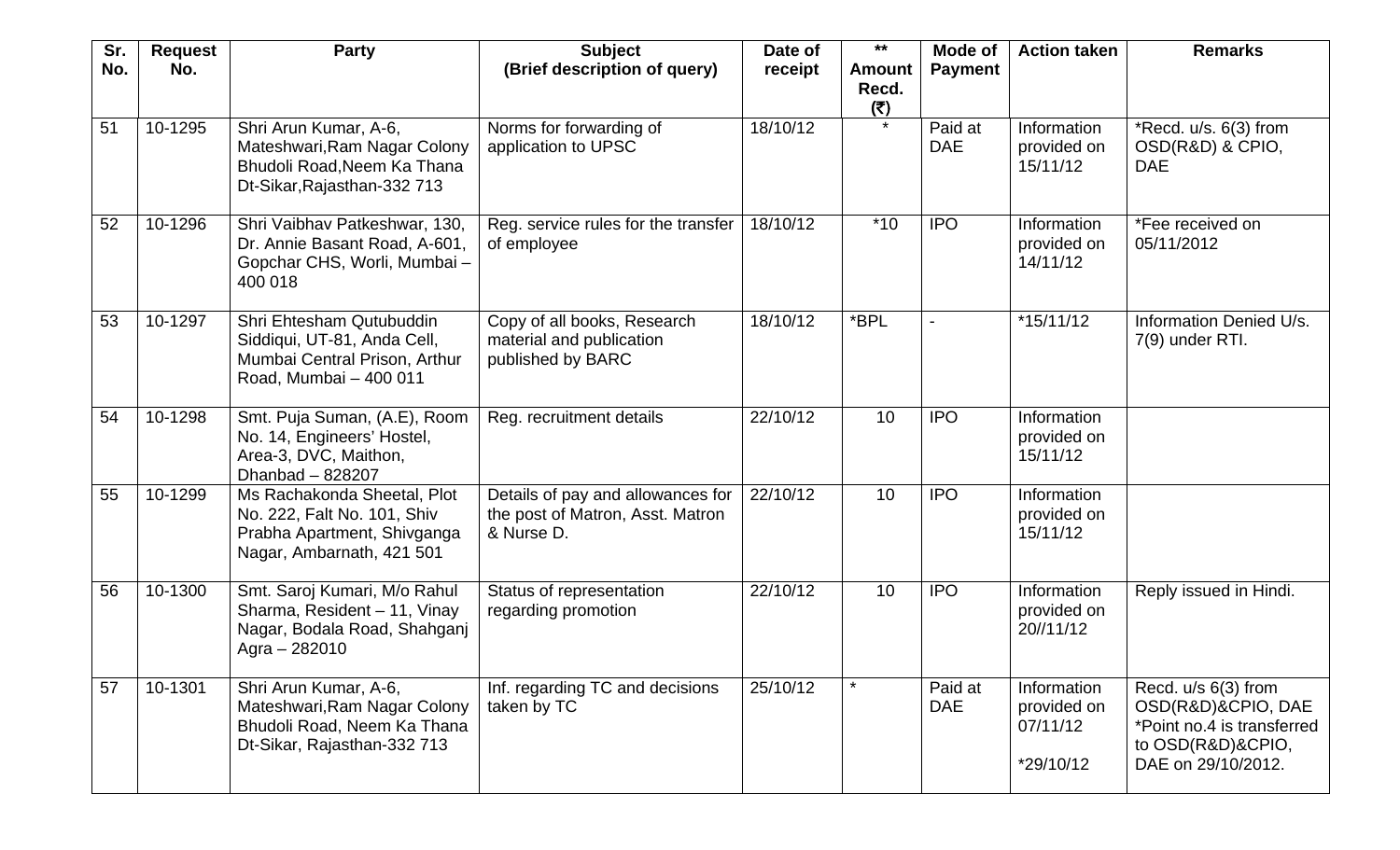| Sr. | <b>Request</b> | <b>Party</b>                                                                                                                                                  | <b>Subject</b>                                                                                                                                           | Date of  | $***$                         | Mode of               | <b>Action taken</b>                    | <b>Remarks</b>                                                                                                |
|-----|----------------|---------------------------------------------------------------------------------------------------------------------------------------------------------------|----------------------------------------------------------------------------------------------------------------------------------------------------------|----------|-------------------------------|-----------------------|----------------------------------------|---------------------------------------------------------------------------------------------------------------|
| No. | No.            |                                                                                                                                                               | (Brief description of query)                                                                                                                             | receipt  | <b>Amount</b><br>Recd.<br>(₹) | <b>Payment</b>        |                                        |                                                                                                               |
| 58  | 10-1302        | Shri Ankur Jivandas Hadke,<br>Naukirtimaan CHS, Room No.<br>8, 1 <sup>st</sup> Floor, B Wing,<br>Chinchpada Road,<br>Katemanivali, Kalyan (East) -<br>421 306 | Guidelines and procedure for<br>acquiring PhD in Library Science                                                                                         | 25/10/12 | $\star$                       | Paid at<br><b>DAE</b> | Information<br>provided on<br>23/11/12 | Recd. u/s 6(3) from<br>OSD(R&D)&CPIO, DAE                                                                     |
| 59  | 10-1303        | Shri Dharmendra Singh<br>Sengar, 229-E, Top floor,<br>Mayur Vihar Phase - 1, Pocket<br>- 1, Delhi - 110 091                                                   | Guidelines and procedure for<br>acquiring PhD in Library Science                                                                                         | 25/10/12 | $\star$                       | Paid at<br><b>DAE</b> | Information<br>provided on<br>23/11/12 | Recd. u/s 6(3) from<br>OSD(R&D)&CPIO, DAE                                                                     |
| 60  | 10-1304        | Shri Om Prakash Giri,<br><b>Psychiatric Social Worker,</b><br>Drug De-addiction & Treatment<br>Centre, PGIMER, Sector - 12,<br>Chandigarh $-160012$           | Recruitment Rules of post of<br><b>Medical Social Worker</b>                                                                                             | 25/10/12 | 10                            | <b>IPO</b>            | Information<br>provided on<br>23/11/12 |                                                                                                               |
| 61  | 10-1305        | Shri S. P. Barwal, Sr. Tech/H,<br>(Emp. No. 9915, CC No.<br>NG/301/451) Electronics<br>Division, BARC                                                         | CR gradings                                                                                                                                              | 23/10/12 | 10                            | Cash                  | Information<br>provided on<br>01/11/12 |                                                                                                               |
| 62  | 10-1306        | Shri A. H. Shaikh, Tech. F1,<br>NG/509/1342, Emp. No. 19291,<br>ROD, CIRUS, BARC                                                                              | <b>CR Gradings</b>                                                                                                                                       | 25/10/12 | 10<br>12<br>(DC)              | <b>IPO</b>            | Information<br>provided on<br>07/11/12 | *DC recd. on 9/11/12 &<br>copies of documents<br>issued.                                                      |
| 63  | 10-1307        | Shri Pravin Sharma, Piblic<br>Relations Officer, CC No. 1069,<br>Raja Ramanna Centre for<br>Advanced Technology, Indore<br>$-452013$                          | Certified copy of the<br>advertisement for selection of<br>candidates for the post of<br><b>Publicity Assistant/Public</b><br><b>Relations Assistant</b> | 29/10/12 | 10 <sup>°</sup>               | <b>IPO</b>            | Information<br>provided on<br>27/11/12 |                                                                                                               |
| 64  | 10-1308        | Shri V. Mahesh, 311, Minerva<br>Complex, 94, S.D. Road,<br>Hyderabad $-500003$                                                                                | Information regarding Shri<br>Arvindo Institute of Applied<br><b>Scientific Research Trust</b>                                                           | 29/10/12 | 10                            | <b>IPO</b>            | $*20/11/12$                            | Trd. $u/s$ 6(3) to PIO,<br>Deptt. S&T and PIO,<br>TMH 0n 31/10/12.<br>* Information not<br>available in BARC. |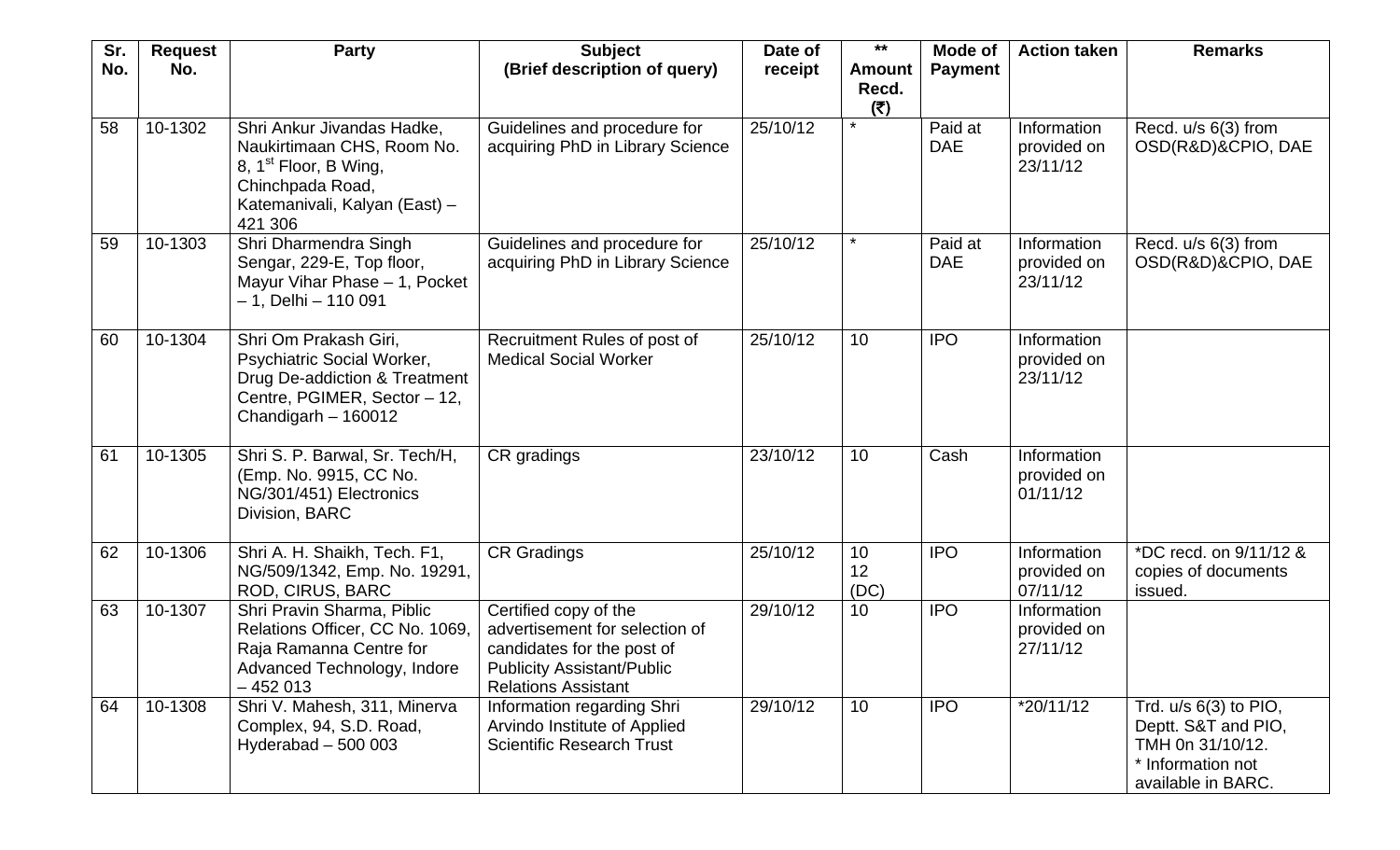| Sr. | <b>Request</b> | <b>Party</b>                                                                                                                                  | <b>Subject</b>                                                             | Date of  | $***$                         | Mode of        | <b>Action taken</b>                      | <b>Remarks</b>                                                                                  |
|-----|----------------|-----------------------------------------------------------------------------------------------------------------------------------------------|----------------------------------------------------------------------------|----------|-------------------------------|----------------|------------------------------------------|-------------------------------------------------------------------------------------------------|
| No. | No.            |                                                                                                                                               | (Brief description of query)                                               | receipt  | <b>Amount</b><br>Recd.<br>(5) | <b>Payment</b> |                                          |                                                                                                 |
| 65  | 10-1309        | Shri R. Thirumurugan, D-83,<br>Anuvijay Township,<br>Radhapuram Taluk, Tirunelveli<br>District, Tamil Nadu - 627120                           | Norms related to regulating<br>increments                                  | 29/10/12 | 10                            | <b>DD</b>      | Information<br>provided on<br>07/11/12   |                                                                                                 |
| 66  | 10-1310        | Shri Rajendra P. Pawar, A-104,<br>Shri Sadguru Krupa Society,<br>Deonar Municipal Colony,<br>Gowandi, Mumbai - 400 043                        | Copies of Caste verification<br>certificate                                | 29/10/12 | $*10$                         | <b>IPO</b>     | **19/11/12                               | *Fee received on<br>12/11/2012.<br>** Inf. denied $u/s$ 8(1)(j).<br>Letter issued in Hindi.     |
| 67  | 10-1311        | Shri Anikesh Padelkar, A-2,<br>Om Sanchayita Society,<br>L.M.Road, Navagaon, Dahisar<br>(W), Mumbai - 400 068                                 | Copies of Caste verification<br>certificate                                | 29/10/12 | 10                            | <b>DD</b>      | Information<br>provided on<br>13/12/2012 | Fee recd. on 30/11/12.<br>Reply issued in Hindi.                                                |
| 68  | 10-1312        | Shri Santosh Kumar Mishra,<br>10, Deepak-A, Anushaktinagar,<br>Mumbai - 400 094                                                               | List of documents and<br>information provided to police<br>authorities     | 31/10/12 | 10<br>20<br>(DC)              | <b>IPO</b>     | Information<br>provided on<br>22/11/12   | *Trans. to PIO, DAE on<br>$01/11/12$ u/s 6(3)<br>* DC recd and copies of<br>documents provided. |
| 69  | 11-1313        | Shri Ramkrishna K. Raut, At &<br>Post Mahakungi, Taluka Aarni,<br>Dist. Yawatmal - 445 103                                                    | Radiation effect due to mobile<br>towers and genrators                     | 01/11/12 | $*10$                         | <b>IPO</b>     | Information<br>provided on<br>10/12/2012 | *Fee received on<br>26.11.12. Reply issued<br>in Hindi.                                         |
| 70  | 11-1314        | Shri Kumar Vaibhav, LDC,<br><b>Training School Hostel,</b><br>Personnel Division, BARC,<br>Mumbai                                             | Details of employees who<br>transferred from BARC to other<br>units of DAE | 01/11/12 | 10<br>14<br>(DC)              | Cash           | Information<br>provided on<br>29/11/12   | Reply issued in Hindi.<br>DC recd. & documents<br>provided.                                     |
| 71  | 11-1315        | Dr. Rakesh K. Patil, C/o Mr.<br>Deepak K Patil, Flat No. B-202,<br>Vishal View Samata Nagar,<br>Opp. Deewan Maan, Vasai<br>Road (W) $-401202$ | Copy of communications sent to<br>Natboard from BARC Hospital              | 01/11/12 | 10                            | <b>IPO</b>     | Information<br>provided on<br>22/11/12   |                                                                                                 |
| 72  | 11-1316        | Dr. Ameya Tirodkar, b/4<br>Janhavi Chs Ltd., Pandurang<br>Wadi Road No. 4, Goregaon<br>East, Mumbai - 400 063                                 | Copy of communications sent to<br>Natboard from BARC Hospital              | 01/11/12 | 10                            | <b>IPO</b>     | Information<br>provided on<br>22/11/12   |                                                                                                 |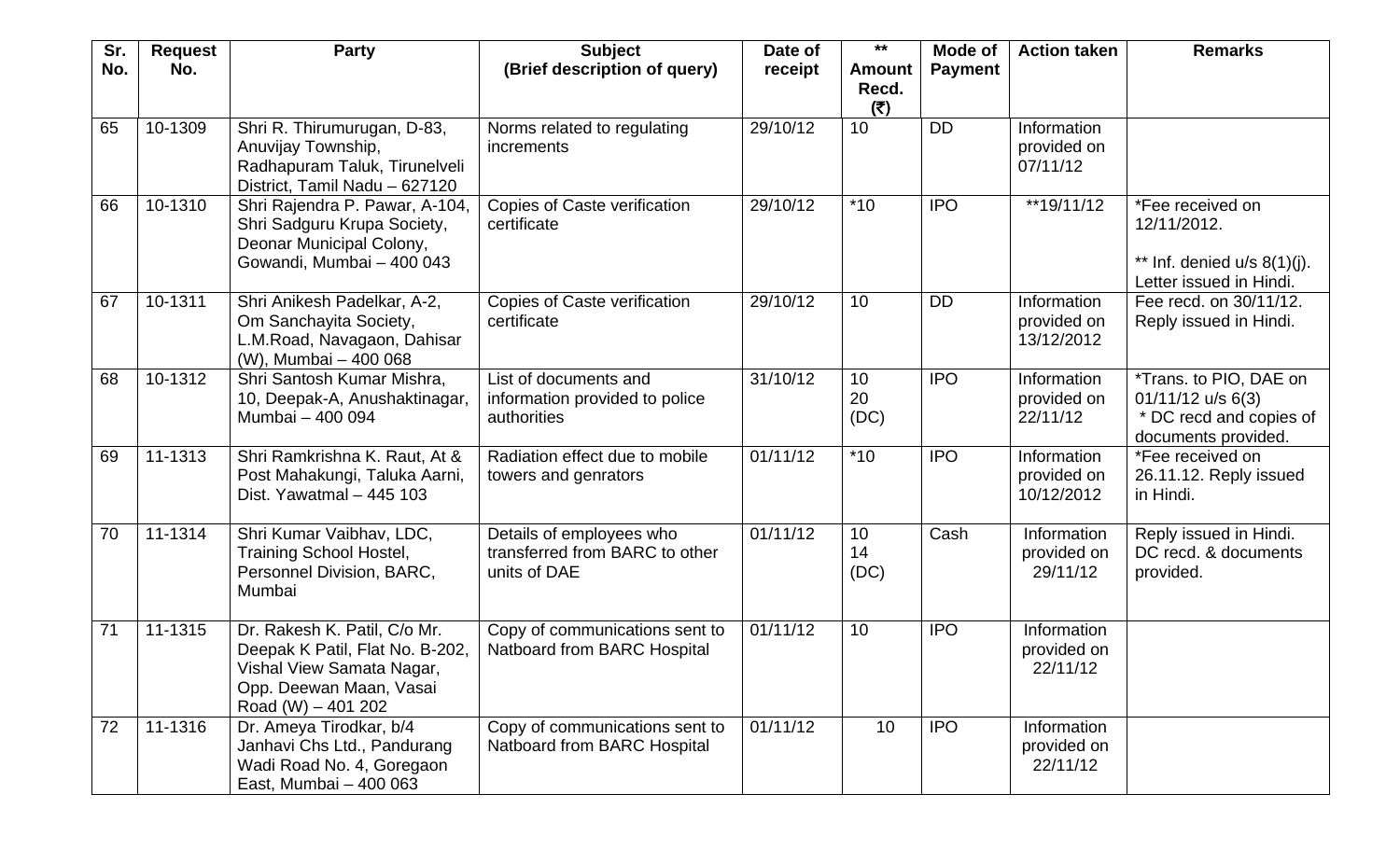| Sr.<br>No. | <b>Request</b><br>No.  | <b>Party</b>                                                                                                         | <b>Subject</b><br>(Brief description of query)                                     | Date of<br>receipt | $***$<br><b>Amount</b> | Mode of<br><b>Payment</b> | <b>Action taken</b>                      | <b>Remarks</b>                                                       |
|------------|------------------------|----------------------------------------------------------------------------------------------------------------------|------------------------------------------------------------------------------------|--------------------|------------------------|---------------------------|------------------------------------------|----------------------------------------------------------------------|
|            |                        |                                                                                                                      |                                                                                    |                    | Recd.<br>(5)           |                           |                                          |                                                                      |
| 73         | 11-1317                | Smt. Vasundhara Sanjay<br>Howal, C/o Rohit Dharamdasji<br>Meshram, Tiwari Lay out,<br>Laxmi Nagar, Vardha - 442001   | Salary details of BARC employee                                                    | 05/11/12           | 10                     | <b>IPO</b>                | Information<br>provided on<br>23/11/12   | Reply issued in Hindi.                                               |
| 74         | 11-1318                | Shri Sanjiban De, 12-B,<br>Gulmarg, Anushaktinagar,<br>Mumbai - 400 094                                              | List of Award winners on<br>'Founder's Day'                                        | 07/11/12           | 10                     | Cash                      | Information<br>provided on<br>04/12/2012 |                                                                      |
| 75         | 11-1319                | Smt. P.G. Gaonkar, RRMD,<br>CIRUS, BARC, Trombay,<br>Mumbai-400085.                                                  | Action taken report by Women<br>Cell of BARC on her<br>representation.             | 09/11/12           | 10                     | Cash                      | Information<br>provided on<br>06/12/2012 |                                                                      |
| 76         | 11-1320                | Shri Vinay Rampal, Room<br>No.218, National Physical Lab.,<br>Dr. K.S. Krishnan Marg, New<br>Delhi - 110 012.        | Guidelines for screening of<br>promotion proposals of<br>personnel in S & T grade. | 14/11/12           | 10                     | IPO.                      | Information<br>provided on<br>26/11/12   |                                                                      |
| 77         | 11-1321                | Shri Santosh K. Mishra, 10,<br>Deepak-A, Anushakti Nagar,<br>Mumbai-400094.                                          | Action taken reports on<br>complaints by him.                                      | 14/11/12           | 10<br>$*70$            | <b>IPO</b>                | Information<br>provided on<br>12/12/2012 | *DC received on<br>18.12.12 & copies of<br>documents provided.       |
| 78         | $\overline{11} - 1322$ | Ms Renu Sharma,<br>C/o Shri Om Prakash Gupta, 7<br>Dila Ram Bajar, Rajpur Road,<br>Dehradun, Uttarakhand -<br>240001 | Service details and Pay details of<br>the BARC employee                            | 19/11/12           | 10                     | <b>IPO</b>                | Information<br>provided on<br>12/12/2012 | Reply issued in Hindi.                                               |
| 79         | 11-1323                | Shri Ramchandra J. Karande,<br>At & Post-Shere Station, Tal-<br>Karad, Distt. Satara.                                | Copies of service book etc.                                                        | 21/11/12           | $*10$                  | <b>IPO</b>                | Information<br>provided on<br>12/12/2012 | *Application Fee<br>received on 27/11/2012<br>Reply issued in Hindi. |
| 80         | 11-1324                | Smt K. Mamatha, Door No.64,<br>Nethravathi, Block, RMP<br>Colony, Yelwal, Mysore-<br>571130.                         | Copy of representation recd. from<br>employees of RMP.                             | 21.11.12           | 10                     | <b>IPO</b>                | *21/12/2012                              | *Inf. denied $u/s$ 8(1)(h)                                           |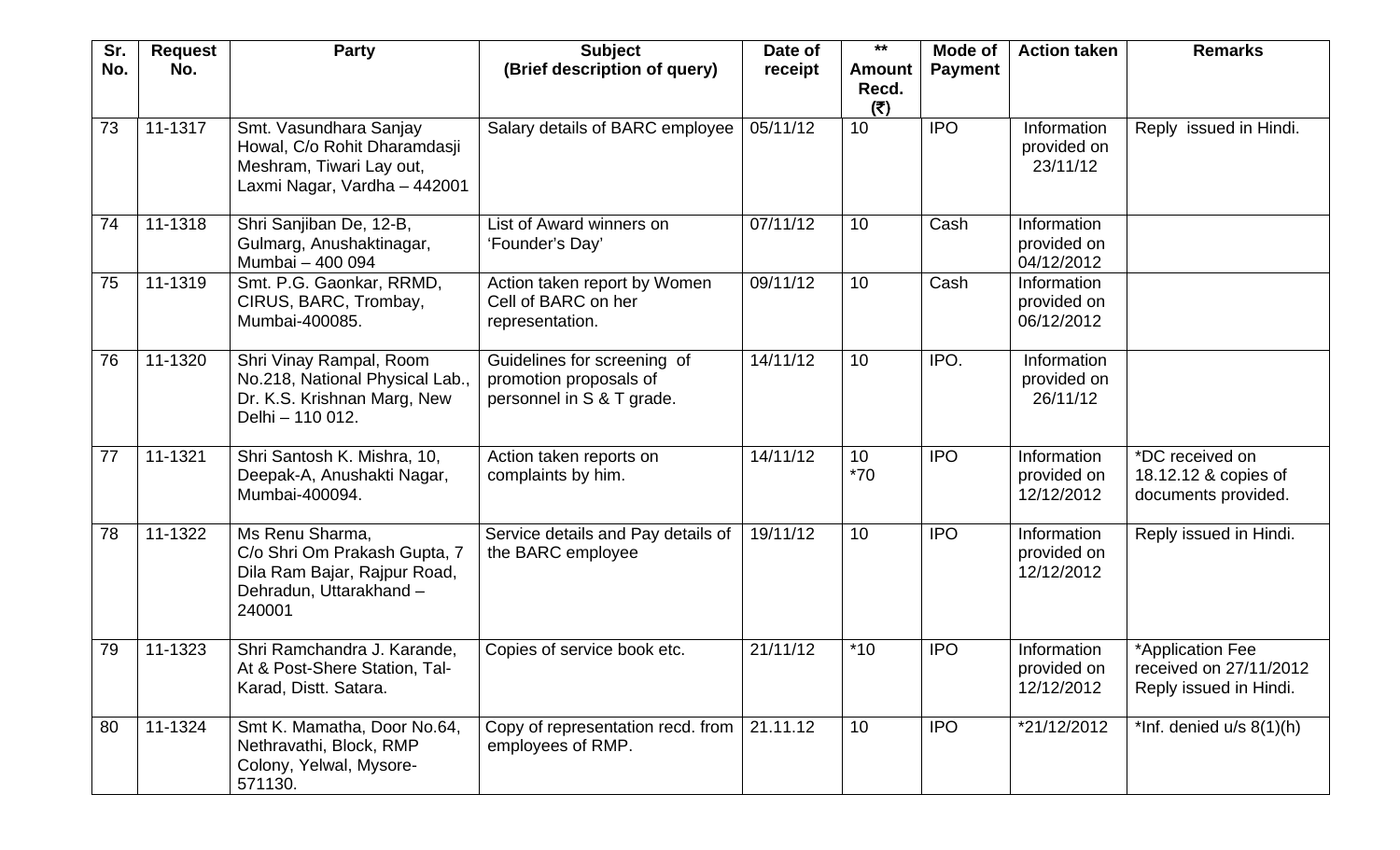| Sr. | <b>Request</b> | <b>Party</b>                                                                                                                        | <b>Subject</b>                                 | Date of  | $***$                         | <b>Mode of</b>  | <b>Action taken</b>                      | <b>Remarks</b>                                          |
|-----|----------------|-------------------------------------------------------------------------------------------------------------------------------------|------------------------------------------------|----------|-------------------------------|-----------------|------------------------------------------|---------------------------------------------------------|
| No. | No.            |                                                                                                                                     | (Brief description of query)                   | receipt  | <b>Amount</b><br>Recd.<br>(₹) | <b>Payment</b>  |                                          |                                                         |
| 81  | 11-1325        | Shri Bhaskar P. Bhoir, D/C,<br>Planning, CDM, BARC,<br>Trombay, Mumbai-400085.                                                      | Inf. related to promotion arrears.             | 21.11.12 | 10<br>16<br>(DC)              | Cash            | Information<br>provided on<br>11/12/2012 | DC recd. and documents<br>provided.                     |
| 82  | 11-1326        | Shri S. C. Patro, Sub-officer<br>B1, Qtr. No. B-18/4, RRCAT,<br>PO- CAT, DAE, Indore, MP -<br>452013                                | OT/C.off to Fire Service staff of<br>BARC.     | 27.11.12 | 10                            | <b>IPO</b>      | Information<br>provided on<br>12/12/2012 |                                                         |
| 83  | 11-1327        | Shri Vipul Sen, SO/F, ED &<br>CD, NRG, BARC                                                                                         | Retention of old records.                      | 27.11.12 | 10                            | Cash            | Information<br>provided on<br>04/12/2012 |                                                         |
| 84  | 11-1328        | Smt.Gine Stanly, Nurse/B,<br><b>Medical Division, BARC.</b>                                                                         | Detail of payment of arrears.                  | 27.11.12 | 10                            | Cash            | Information<br>provided on<br>21/12/2012 |                                                         |
| 85  | 11-1329        | Shri Yogesh Bidsar, C/o. Shri<br>Dinesh Panditji, 4 <sup>th</sup> floor, 416,<br>Kucha Brijnath, Chandani<br>Chowk, Delhi-110 006.  | Copies of undertaking/bond                     | 27.11.12 | $\blacksquare$                | Paid at<br>DAE. | Information<br>provided on<br>04/12/2012 | Rec. u/s 6(3) from CPIO,<br>DAE.                        |
| 86  | 11-1330        | Shri R.G. Dharade, H2-25,<br>Bldg. No.4, Lake Side Area, IIT<br>Campus, IIT Bombay, Powai,<br>Mumbai-400076.                        | Details of cast verification                   | 27.11.12 | 10                            | <b>DD</b>       | Information<br>provided on<br>21/12/2012 |                                                         |
| 87  | 11-1331        | Shri AV.V. Naga Prasad,<br>Q.No.D01-3/5, Door No.59,<br>HWP(M) Colony,<br>Gauthaminagar, Aswapuram-<br>507 116. Khammam Distt. A.P. | Copies of DQE question papers.                 | 29.11.12 | 10<br>50(DC)                  | <b>IPO</b>      | Information<br>provided on<br>10/12/2012 | DC received on<br>31/12/2012 and<br>documents provided. |
| 88  | 11-1332        | Shri D.G. Juwatkar,<br>CIRUS/RRMD, BARC,<br>Trombay, Mumbai-400085.                                                                 | Inf. reg. land allotted to BARC<br>Cr.Society. | 29.11.12 | 10                            | Cash            | Information<br>provided on<br>28/12/2012 | Reply issued in Hindi                                   |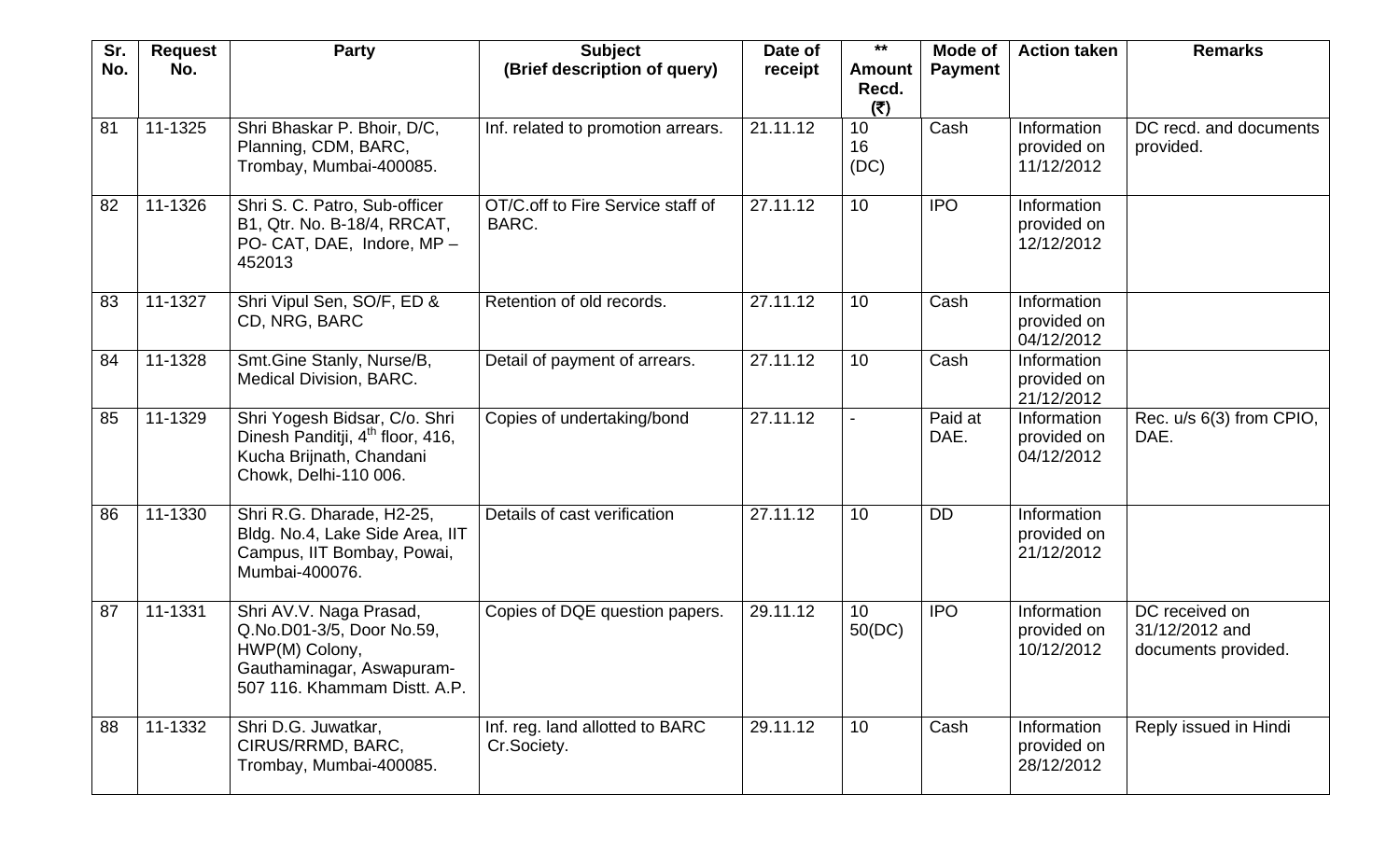| Sr.<br>No. | <b>Request</b><br>No. | <b>Party</b>                                                                                                                                                                 | <b>Subject</b><br>(Brief description of query)                       | Date of<br>receipt | $***$<br><b>Amount</b><br>Recd. | Mode of<br><b>Payment</b> | <b>Action taken</b>                    | <b>Remarks</b>                                                |
|------------|-----------------------|------------------------------------------------------------------------------------------------------------------------------------------------------------------------------|----------------------------------------------------------------------|--------------------|---------------------------------|---------------------------|----------------------------------------|---------------------------------------------------------------|
|            |                       |                                                                                                                                                                              |                                                                      |                    | (5)                             |                           |                                        |                                                               |
| 89         | 12-1333               | Shri A. H. Shaikh, Tech. F1,<br>NG/509/1342, Emp. No. 19291,<br>ROD, CIRUS, BARC                                                                                             | <b>CR Gradings</b>                                                   | 03.12.12           | 10 <sup>1</sup><br>$*36$        | <b>IPO</b><br>Cash        | Information<br>provided on<br>17.12.12 | *DC received on<br>20.12.12 & copies of<br>Documents issued.  |
| 90         | 12-1334               | Shri Parasnath R. Nayak,<br>Room No.5, Pragati Mhatre<br>Chawl Premsambandh, Ram<br>Nagar, Bhandup(East),<br>Mumbai-400082.                                                  | Details of BARC employees.                                           | 03.12.12           | 10                              | <b>IPO</b>                | $*02/01/13$                            | Third party information<br>not provided. Notice U/s.<br>11(1) |
| 91         | 12-1335               | Shri J V S R Krishna, D7-5/3,<br>HWP Colony, Aswapuram -<br>507116, Khammam Dist. A.P.                                                                                       | Reg. DQE-TO-2012                                                     | 03.12.12           | 10                              | <b>IPO</b>                | Information<br>provided on<br>31/12/12 |                                                               |
| 92         | 12-1336               | Shri Subhash H. Wakale, Spl.<br>Recovery & Sales Officer,<br>Yashomandir Co-op. Cr.<br>Society, 307, Mahavir<br>Apartment, Pantnagar,<br>Ghatkopar(East), Mumbai-<br>400075. | Salary details of BARC employee                                      | 05.12.12           | 10                              | <b>IPO</b>                | Information<br>provided on<br>31.12.12 | Reply issued in Hindi                                         |
| 93         | 12-1337               | Smt. Saroj Kumari, M/o Rahul<br>Sharma, 11, Vinay Nagar,<br>Bodala Road, Shahganj, Agra<br>$-282010$                                                                         | Status of representation<br>regarding promotion                      | 05.12.12           | 10                              | <b>IPO</b>                | Under<br><b>Process</b>                |                                                               |
| 94         | 12-1338               | Dr. M.P.S. Ramani, 21,<br>Paradise Building No. 1, 289<br>(East) Flank Road, Sion,<br>Mumbai - 400 022                                                                       | Regarding record retention<br>schedule for CR                        | 06.12.12           | 10                              | <b>IPO</b>                | Under<br>Process                       |                                                               |
| 95         | 12-1339               | Smt. Neha Yadav, 1/6085, Top<br>Floor (Left Side), Gali No.1,<br>East Rohtash Nagar,<br>Shahdara, Delhi - 110032                                                             | Details of candidates appeared<br>for interview for the post of TO/D | 06.12.12           | 10                              | <b>IPO</b>                | Information<br>provided on<br>20.12.12 |                                                               |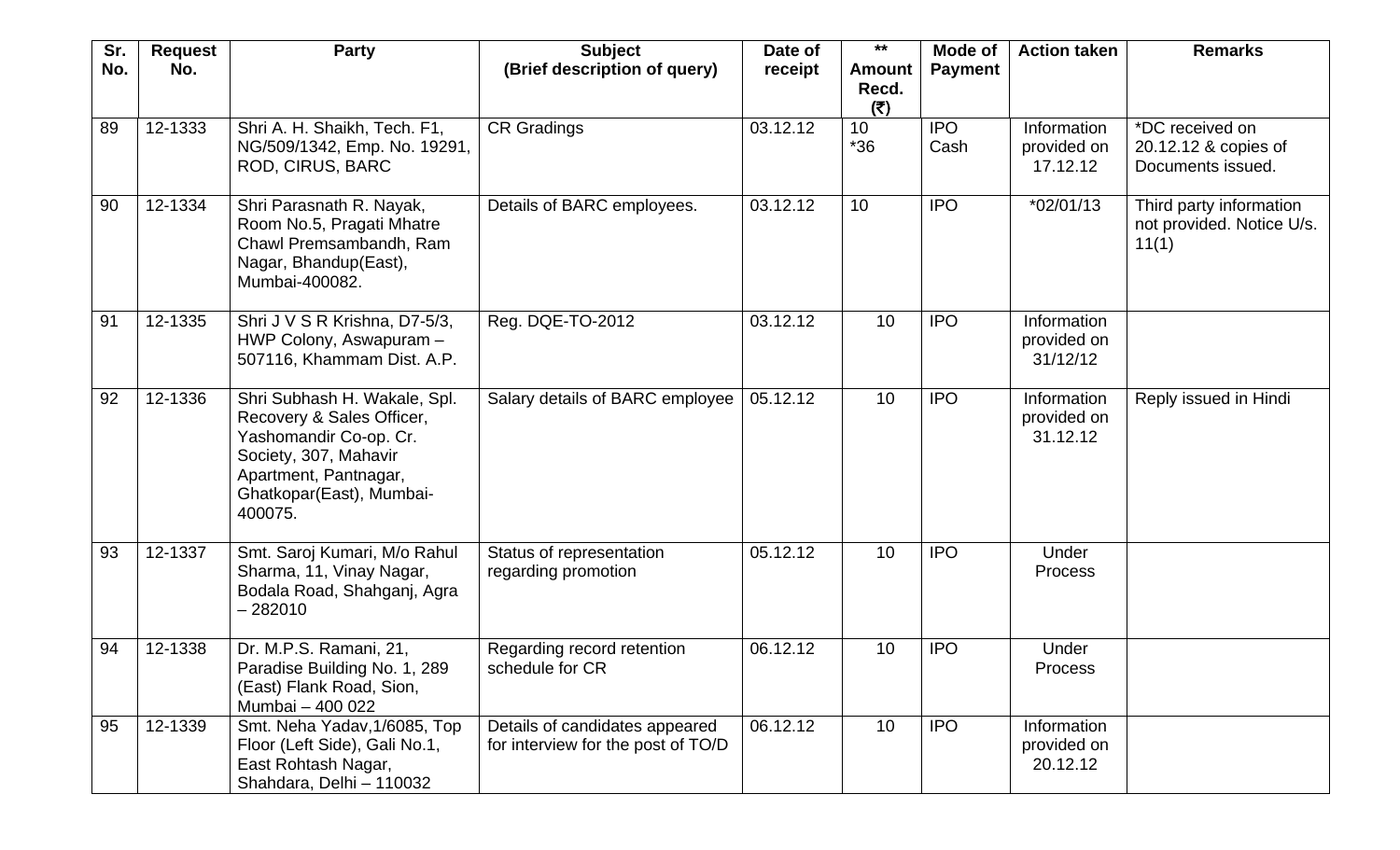| Sr. | <b>Request</b> | <b>Party</b>                                                                                                                         | <b>Subject</b>                                                             | Date of  | $***$                  | Mode of               | <b>Action taken</b>                    | <b>Remarks</b>                                                                                 |
|-----|----------------|--------------------------------------------------------------------------------------------------------------------------------------|----------------------------------------------------------------------------|----------|------------------------|-----------------------|----------------------------------------|------------------------------------------------------------------------------------------------|
| No. | No.            |                                                                                                                                      | (Brief description of query)                                               | receipt  | <b>Amount</b><br>Recd. | <b>Payment</b>        |                                        |                                                                                                |
|     |                |                                                                                                                                      |                                                                            |          | (₹)                    |                       |                                        |                                                                                                |
| 96  | 12-1340        | Shri Baliram M. Bansode,<br>Room No.45, Nawab Chawl<br>No.05, First floor, Jayraj Bhai<br>Lane, R.S. Nimkar Marg,<br>Mumbai-400 008. | Details of workcharg service                                               | 07.12.12 | 10                     | <b>IPO</b>            | $*12/12/12$                            | *Trans. $u/s. 6(3)$ to PIO,<br>BARC, Tarapur.                                                  |
| 97  | 12-1341        | Shri Ratan Kumar Ahire, Shanti<br>Villa, K.133, Priyanka Nagar,<br>Nayapura, Kolar Road, Bhopal<br>-462042, MP                       | Reg. pay fixation of Hospital<br><b>Work Assistant</b>                     | 10/12/12 | 10 <sup>°</sup>        | <b>IPO</b>            | Under<br><b>Process</b>                |                                                                                                |
| 98  | 12-1342        | Shri Prahalad Patange, SO/F,<br>C-7/ Ranjani, Anushakti Nagar,<br>Mumbai - 400 094                                                   | CR gradings and remarks of self                                            | 11/12/12 | 10                     | Cash                  | Under<br><b>Process</b>                |                                                                                                |
| 99  | 12-1343        | Shri Ramawatar Sahu, Ashish<br>Bhavan, Opp. NAPP Township,<br>PO: NAPP, Narora - 202389<br>Dist. Bulandshahar, UP                    | Status of complaint to BARC Co-<br>op Credit Society                       | 11/12/12 | 10                     | <b>IPO</b>            | Information<br>provided on<br>20.12.12 |                                                                                                |
| 100 | 12-1344        | Shri Shaikh S.A., House<br>no.2/4, Wabale Colony,<br>Mukund Nagar, Ahmednagar-<br>414 001.                                           | Details of BARC employee.                                                  | 12/12/12 | $\star$                |                       | Under<br>Process                       | *Fee in the form of Court<br>Fee stamp not<br>acceptable. Letter for fee<br>issued on 13/12/12 |
| 101 | 12-1345        | Shri Sanjay Singh, Vice-<br>President, CATSOA, SO/E,<br>Computer Division, RRCAT,<br>Indore $-452013$                                | Facilities extended to the<br>recongnised Assosicattion                    | 12/12/12 | $\star$                | Paid at<br><b>DAE</b> | Information<br>provided on<br>21.12.12 | Recd. u/s 6(3) from PIO,<br>DAE.                                                               |
| 102 | 12-1346        | Shri Vikram Anandrao Repal,<br>At & Post - Belawade Bu., Tal.<br>Karad, Dist. Satara - 415539                                        | Details of correspondence made<br>for police verification.                 | 12/12/12 | 10                     | Cash                  | Under<br><b>Process</b>                |                                                                                                |
| 103 | 12-1347        | Shri Vikram Anandrao Repal,<br>At & Post - Belawade Bu., Tal.<br>Karad, Dist. Satara - 415539                                        | List of candidates selected and<br>joined for the post of Nurse<br>Grade/A | 12/12/12 | 10                     | Cash                  | Under<br><b>Process</b>                |                                                                                                |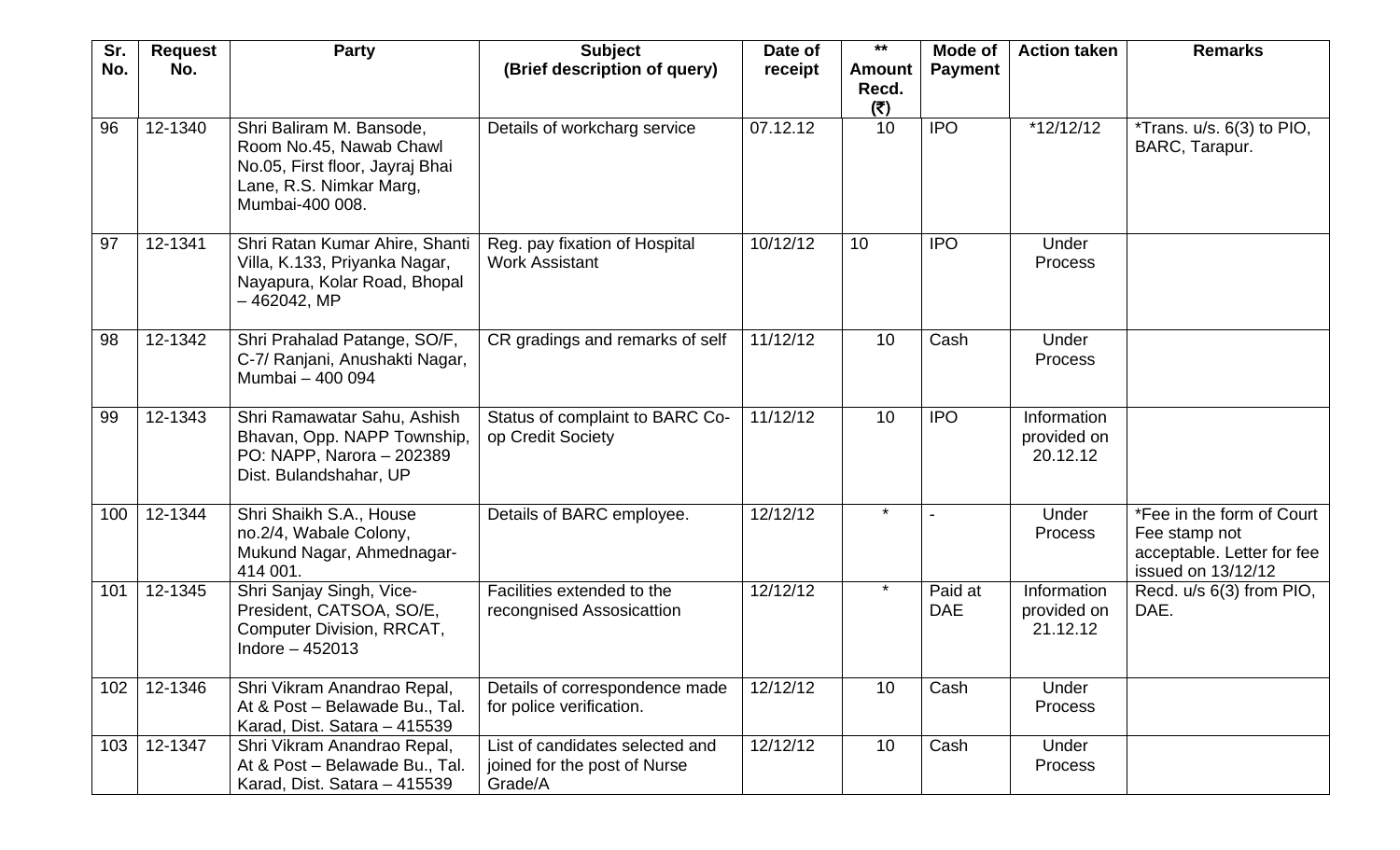| Sr.<br>No. | <b>Request</b><br>No. | <b>Party</b>                                                                                                       | <b>Subject</b><br>(Brief description of query)                                  | Date of<br>receipt | $***$<br><b>Amount</b> | Mode of<br><b>Payment</b> | <b>Action taken</b>     | <b>Remarks</b>                                                                     |
|------------|-----------------------|--------------------------------------------------------------------------------------------------------------------|---------------------------------------------------------------------------------|--------------------|------------------------|---------------------------|-------------------------|------------------------------------------------------------------------------------|
|            |                       |                                                                                                                    |                                                                                 |                    | Recd.<br>(₹)           |                           |                         |                                                                                    |
| 104        | 12-1348               | Shri Vikram Anandrao Repal,<br>At & Post - Belawade Bu., Tal.<br>Karad, Dist. Satara - 415539                      | Reg. appointment for the post of<br>Nurse/A                                     | 12/12/12           | 10                     | Cash                      | Under<br><b>Process</b> |                                                                                    |
| 105        | 12-1349               | Shri Anjan Kumar Chander,<br>SO/E, A&CD, BARC                                                                      | <b>Copies of Assessment Sheets of</b><br><b>APAR</b>                            | 12/12/12           | 10                     | Cash                      | $*26/12/12$             | Application withdrawn by<br>the applicant. File closed                             |
| 106        | 12-1350               | Shri Sandipan Hore, 2 Chit<br>Nayabad, P.O. Panchasayar,<br>P.S. Purba Jadavpur, Kolkata -<br>700 094              | Inf. reg. OCES training                                                         | 13/12/12           | $\star$                | Paid at<br><b>DAE</b>     | Under<br><b>Process</b> | Recd. u/s 6(3) PIO, DAE                                                            |
| 107        | 12-1351               | Shri Satish Chandra, No. 200,<br>12 <sup>th</sup> Avenue, DAE Township,<br>Kalpakkam - 603102                      | Promotion norms for SC/ST<br>candidates                                         | 14/12/12           | 10                     | <b>IPO</b>                | $*21.12.12$             | Information denied<br>u/s.2(f)                                                     |
| 108        | 12-1352               | Shri Sanjiban De, 12-B,<br>Gulmarg, Anushaktinagar,<br>Mumbai - 400 094                                            | List of Award winners on<br>'Founder's Day'                                     | 18/12/12           | 10                     | Cash                      | Under<br><b>Process</b> |                                                                                    |
| 109        | 12-1353               | Shri Ehtesham Qutubuddin<br>Siddiqui, UT-81, Anda Cell,<br>Mumbai Central Prison, Arthur<br>Road, Mumbai - 400 011 | Copy of all Research material<br>and porject work carried out by<br><b>BARC</b> | 18/12/12           | *BPL                   |                           | Under<br>Process        |                                                                                    |
| 110        | 12-1354               | Shri B.S. Saraswat, H2B-43,<br>Anuchhaya Colony, P.O.<br>BHABHA Nagar, Rawatbhata,<br>Via-Kota(Rajasthan)-323 307  | Reg. revised pension.                                                           | *20/12/12          |                        | Paid at<br>NPCIL.         | Under<br><b>Process</b> | * Recd. through e-mail<br>Received u/s 6(3) from<br>CPIO, NPCIL on<br>$31/12/12$ . |
| 111        | 12-1355               | Shri K.K. Prasad Babu, Flat<br>No.303, Jupally Arcade, ECIL<br>Post, Hyderabad-62                                  | Details of TO/D in BARC.                                                        | 20/12/12           | $\star$                | Paid at<br>DAE.           | Under<br>Process        | Received u/s 6(3) from<br>CPIO, DAE.                                               |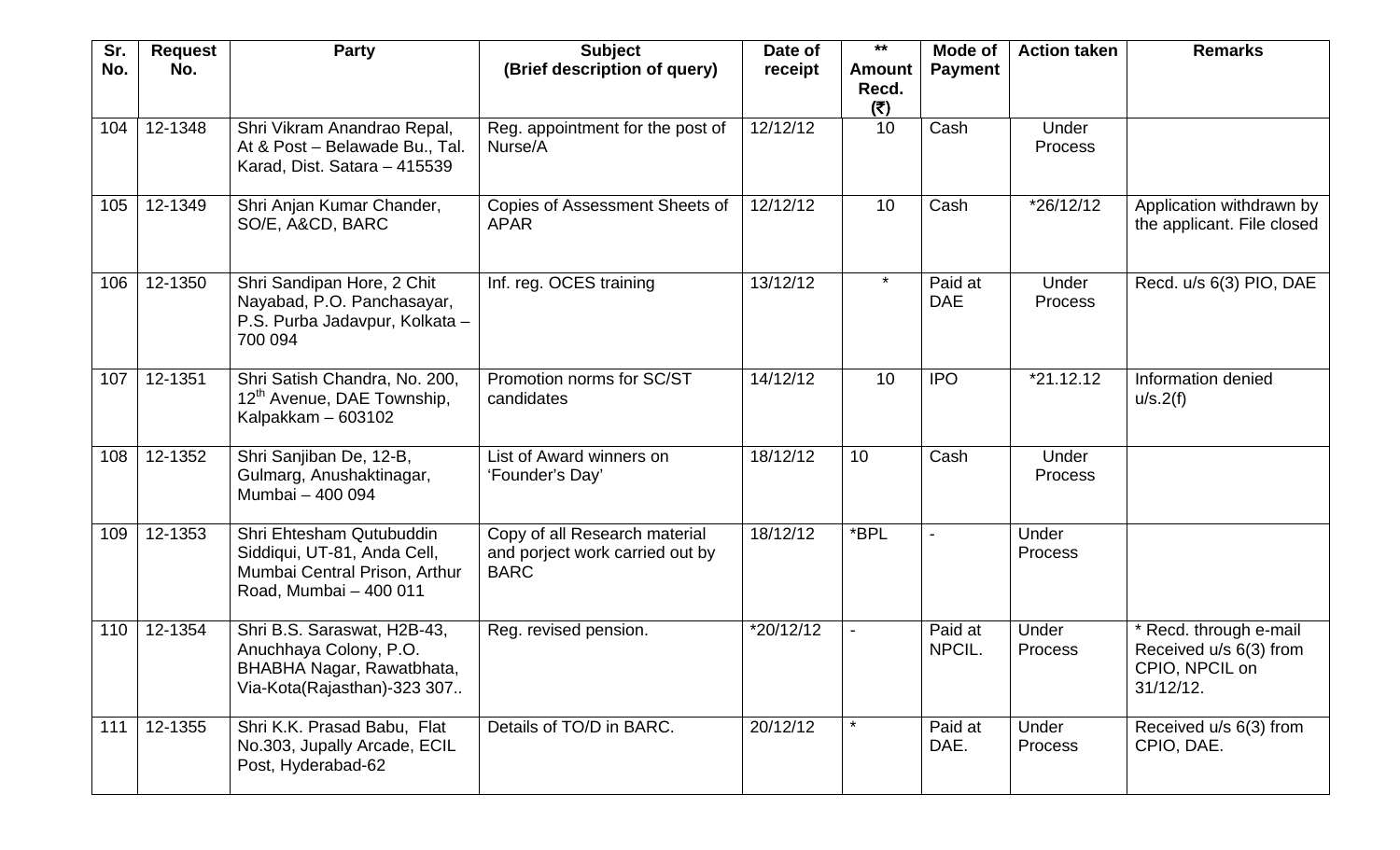| Sr.<br>No. | <b>Request</b><br>No. | <b>Party</b>                                                                                                                                      | <b>Subject</b><br>(Brief description of query)                 | Date of<br>receipt | $***$<br><b>Amount</b><br>Recd. | Mode of<br><b>Payment</b> | <b>Action taken</b>     | <b>Remarks</b>                                           |
|------------|-----------------------|---------------------------------------------------------------------------------------------------------------------------------------------------|----------------------------------------------------------------|--------------------|---------------------------------|---------------------------|-------------------------|----------------------------------------------------------|
| 112        | 12-1356               | Shri Subodh Kumar, C/0.<br>Sushila Verma, Block-C2,<br>House No.5, Sriniketan Kunj,<br>Sector 17, Rohini, New Delhi-<br>110085.                   | Medical fitness for rectt.in BARC.                             | 20.12.12           | (₹)<br>10                       | <b>IPO</b>                | Under<br>Process        |                                                          |
| 113        | 12-1357               | Shri Vijay Singh, Type-III/25-F,<br>Anupratap Colony,<br>Rawatbhata, Via-Kota,<br>Rajasthan-323307.                                               | <b>GPF Statements</b>                                          | 21.12.12           | $\star$                         | Paid at<br>NPCIL.         | Under<br><b>Process</b> | Received u/s 6(3) from<br>CPIO, NPCIL.                   |
| 114        | 12-1358               | Shri Ehtesham Qutubuddin<br>Siddiqui, UT-81, Anda Cell,<br>Mumbai Central Prison, Arthur<br>Road, Mumbai - 400 011                                | Copy of all Research porject<br>work carried out by DAE        | 21.12.12           | *BPL                            |                           | Under<br><b>Process</b> |                                                          |
| 115        | 12-1359               | Shri S. Mohan, 19- Brindavan,<br>Anushaktinagar, Trombay,<br>Mumbai - 400 094                                                                     | Information orders regarding<br>service rule of security staff | 24/12/12           | 10                              | Cash                      | Under<br><b>Process</b> | Pt. No. 2,4& 5<br>transferred to PIO, DAE<br>on 27/12/12 |
| 116        | 12-1360               | Shri Vipul Sen, SO/F, ED &<br>CD, NRG, PP Complex, BARC                                                                                           | Reasons for grading in CR                                      | 27/12/12           | 10                              | Cash                      | Under<br><b>Process</b> |                                                          |
| 117        | 12-1361               | Shri Vipul Sen, SO/F, ED &<br>CD, NRG, BARC                                                                                                       | Reg. Rajbhasga Award                                           | 27/12/12           | 10                              | Cash                      | Under<br><b>Process</b> |                                                          |
| 118        | 12-1362               | Shri Krishan Mohan Tiwari,<br>Asst. Manager, SBI<br>Bangarupolieum, Chittoor,<br>Andhra Pradesh, Pin-517416                                       | Inf. reg. disciplinary action<br>against BARC official         | 31/12/12           | $\star$                         | <b>IPO</b>                | Under<br>Process        | Invalid IPO. Letter for<br>Fee issued on<br>02/01/2013   |
| 119        | 12-1363               | <b>Shri Baliram Mahadev</b><br>Bansode, Navab Chawl No. 5,<br>Room No. 45, First Floor,<br>Jayrajbhai Lane, R.M. Nimkar<br>Marg, Mumbai - 400 008 | Details of workcharg service                                   | 31/12/12           |                                 | Court<br>Fee<br>stamp     | Under<br>Process        |                                                          |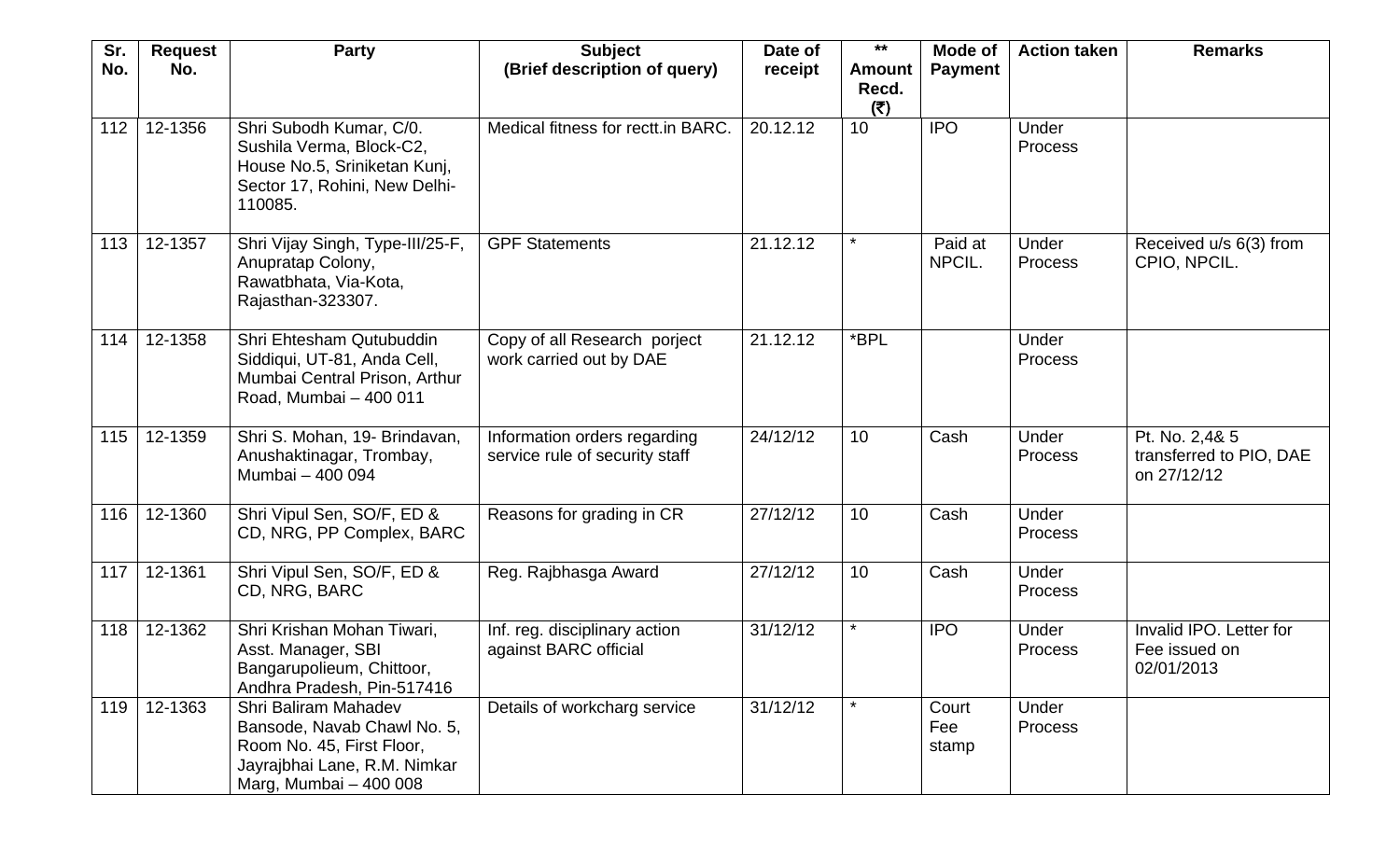| Sr. | <b>Request</b> | <b>Party</b>                                                                                                                                                                                        | <b>Subject</b>                                            | Date of  | $***$                  | Mode of               | <b>Action taken</b> | <b>Remarks</b>                         |
|-----|----------------|-----------------------------------------------------------------------------------------------------------------------------------------------------------------------------------------------------|-----------------------------------------------------------|----------|------------------------|-----------------------|---------------------|----------------------------------------|
| No. | No.            |                                                                                                                                                                                                     | (Brief description of query)                              | receipt  | Amount<br>Recd.<br>(₹) | <b>Payment</b>        |                     |                                        |
| 120 | 12-1364        | Shri Santosh Abasaheb Katkar,<br>Special Recovery & Sales<br>Officer, The Kurla Nagarik<br>Sahakari Bank Ltd., Award<br>Dept., Barve Road Br., Kurla<br>High School, Kurla (W),<br>Mumbai - 400 070 | Information regarding BARC<br>officials                   | 31/12/12 | $\star$                | Court fee<br>stamp    | Under<br>Process    | Letter for Fee issued on<br>02/01/2013 |
| 121 | 12-1365        | Shri Shreekant Jaydeep<br>Landage, Flat No. B-187, Block<br>No. 24, Kendriya Vihar CHS<br>Ltd., Plot No. 2, Sector $-38$ ,<br>Nerul, Navi Mumbai                                                    | Information reg. CHSS facility to<br><b>BARC</b> employee | 31/12/12 | $\star$                | Court<br>Fee<br>stamp | Under<br>Process    | Letter for Fee issued on<br>01/01/2013 |

**\*\*** Amount received includes application fee and documentation charges.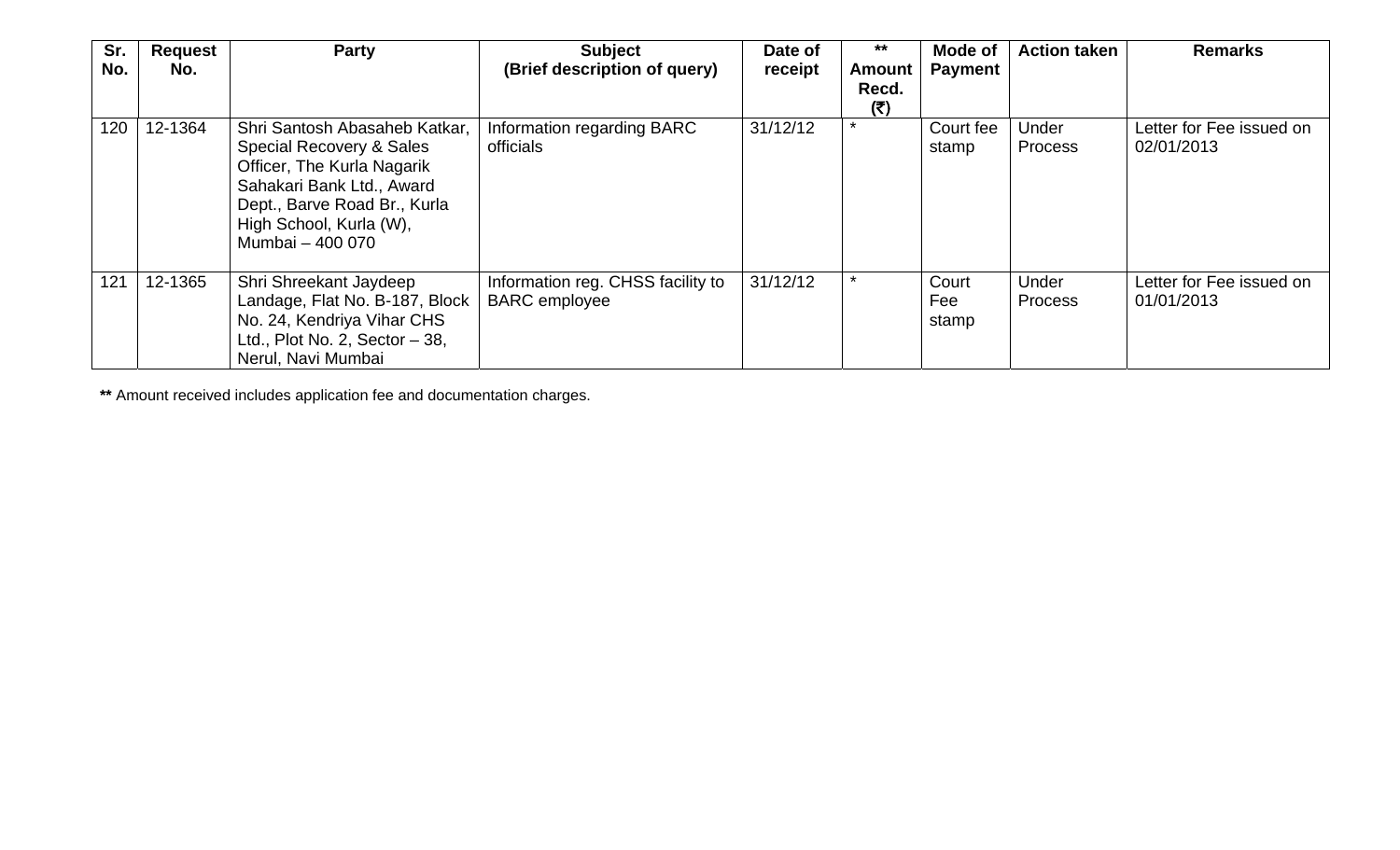## **FIRST APPEAL**

| Sr.                    | <b>Request</b> | Party                                                                                                                                                                                                | <b>Subject</b>                                                                              | Date of  | <b>Action</b>                            | <b>Disposal of Appeal</b>                                  | <b>Remarks</b> |
|------------------------|----------------|------------------------------------------------------------------------------------------------------------------------------------------------------------------------------------------------------|---------------------------------------------------------------------------------------------|----------|------------------------------------------|------------------------------------------------------------|----------------|
| No.                    | No.            |                                                                                                                                                                                                      | (Brief description of query)                                                                | receipt  | taken                                    |                                                            |                |
|                        | 07-1178        | Dr. D. Sathiyamoorthy,<br>Head, PMD, BARC, Vashi<br>Complex, Vashi, Navi Mumbai<br>400 703                                                                                                           | Information regarding<br>fake/duplicate e.mail id.                                          | 05.07.12 | Information<br>provided on<br>24/08/2012 | Appeal recd. on<br>27/09/12 is disposed of<br>on 25/10/12. |                |
| 2                      | 09-1256        | Shri Rajendrakumar B.<br>Karampuri c/o Shri Siddhayya<br>Chirmala, Opp. AL- Barakat<br>School Room No. 51, Bharatiya<br>Nagar, P.M.G.P. Colony Vinoba<br>Bhave Marg, Kurla (W), Mumbai<br>$-4000070$ | Information reg. filling up of<br>Group C posts with disabilities in<br><b>BARC</b>         | 24/09/12 | Information<br>provided on<br>25.10.12   | Appeal recd. on 9/10/12<br>is disposed of on<br>05/11/12.  |                |
| 3                      | 09-1257        | Smt. Lata R. Karampuri, House<br>No. 110, Shastri Nagar,<br>Shandar Chowk, Near Shri<br>Samarth Vidya Mandir School,<br>Solapur - 413003                                                             | Information reg. filling up of<br>Group C posts with disabilities in<br><b>BARC</b>         | 24/09/12 | Information<br>provided on<br>25.10.12   | Appeal recd. on 9/10/12<br>is disposed of on<br>05/11/12.  |                |
| $\boldsymbol{\Lambda}$ | 09-1240        | Shri Bhushan Dasharath<br>Sawant, 3/9, Madhusudan<br>Sadan, J. M. Road, Kokan<br>Nagar, Bhandup (W), Mumbai<br>$-400078$                                                                             | Copy of answersheet of UDC<br>exam                                                          | 04/09/12 | Information<br>provided on<br>12.10.12   | Appeal recd. on<br>29/10/12 is disposed of<br>on 27/11/12. |                |
| 5                      | 09-1262        | Shri Clarence Pinto, A-102,<br>Silver Sqare CHS, Sunder<br>Nagar, Kalina,<br>Santacruz(East), Mumbai-<br>400098.                                                                                     | Inf. regarding issue of rainy<br>shoes, Shoe polish & two piece<br>rain coat./              | 28/09/12 | Information<br>provided on<br>25/10/12   | Appeal recd. on<br>05/11/12 is disposed of<br>on 27/11/12. |                |
| 6                      | 09-1258        | Shri Naresh Kumar, Asst.<br>Security Officer, Flat No. A-24,<br>Shravati, New Mandala Colony,<br>Anushakti Nagar, Trombay,<br>Mumbai - 400 094                                                       | Orders empowering authority for<br>claiming O.T. & working hrs. of<br><b>Security Staff</b> | 24/09/12 | Information<br>provided on<br>22/10/12   | Appeal recd. on<br>19/11/12. Disposed of<br>on 12/12/2012  |                |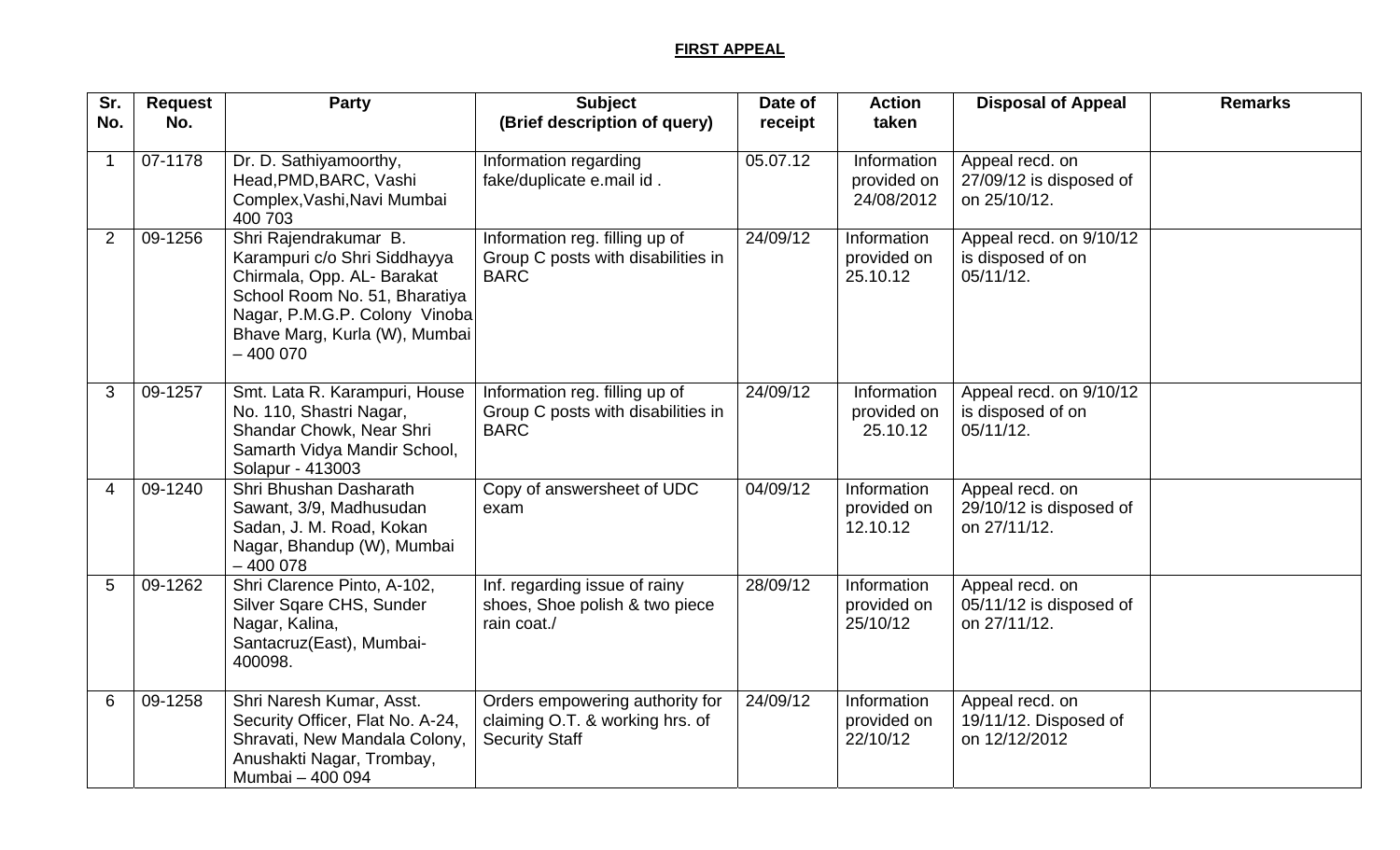| Sr.<br>No.     | <b>Request</b><br>No. | <b>Party</b>                                                                                                                | <b>Subject</b><br>(Brief description of query)                         | Date of  | <b>Action</b><br>taken                         | <b>Disposal of Appeal</b>                                  | <b>Remarks</b>   |
|----------------|-----------------------|-----------------------------------------------------------------------------------------------------------------------------|------------------------------------------------------------------------|----------|------------------------------------------------|------------------------------------------------------------|------------------|
|                |                       |                                                                                                                             |                                                                        | receipt  |                                                |                                                            |                  |
| $\overline{7}$ | 09-1264               | Shri Mangesh M.Malusare,<br>D.Spl.35/10, BARC Colony,<br>Tarapur, PO TAPP, Boisar,<br>Tal.Palghar, Distt.Thane.-<br>401504. | Inf.regarding Trainee Scientific<br>Officers joined in OCES.           | 28/09/12 | Information<br>provided on<br>25/10/12         | Appeal recd. on<br>26/11/12. Disposed of<br>on 03/12/2012. |                  |
| 8              | 10-1293               | Shri Vipul Sen, SO/F, ED&CD,<br>NRG, BARC                                                                                   | Copies of promotion cases put<br>up to Group Board                     | 15/10/12 | Information<br>provided on<br>06/11/12         | Appeal recd. on<br>26/11/12. Disposed of<br>on 12/12/2012  |                  |
| 9              | 10-1287               | Shri M.G. Pednekar, F/man 'C',<br>Fire Service Section, BARC                                                                | Details/ documents pertaining to<br>complaint by BARC bus<br>commuters | 12/10/12 | Information<br>provided on<br>12/11/12         | Appeal recd. on<br>27/11/12. Disposed of<br>on 13/12/2012  | Issued in Hindi. |
| 10             | 10-1278               | Shri J V S R Krishna, D7-5/3,<br>HWP Colony, Aswapuram -<br>507116, Khammam Dist. A.P.                                      | Reg. DQE-TO-2012                                                       | 08/10/12 | Information<br>provided on<br>30/10/12         | Appeal recd. on<br>03/12/12 is under<br>process.           |                  |
| 11             | 10-1291               | Shri K. V. Jayaraj, SA/E,<br>PESS/UED, BARC                                                                                 | Guidelines for floating tender                                         | 15/10/12 | Information<br>provided on<br>14/11/12         | Appeal recd. on<br>14/12/12 is under<br>process.           |                  |
| 12             | 10-1294               | Shri K. V. Jayaraj, SA/E,<br>PESS/UED, BARC                                                                                 | <b>Details of CAT-II Trainees</b>                                      | 15/10/12 | Information<br>provided on<br>14/11/12         | Appeal recd. on<br>14/12/12 is under<br>process.           |                  |
| 13             | 10-1310               | Shri Rajendra P. Pawar, A-104,<br>Shri Sadguru Krupa Society,<br>Deonar Municipal Colony,<br>Gowandi, Mumbai - 400 043      | <b>Copies of Caste verification</b><br>certificate                     | 29/10/12 | ** Inf. denied<br>$u/s 8(1)(j)$ on<br>19/11/12 | Appeal recd. on<br>17/12/12 is under<br>process.           |                  |
| 14             | 10-1284               | Shri B. Prasad, Q.No. C-6/2/1,<br>Gouthaminagar Colony,<br>Aswapuram (Post)-507116,<br>Khammam $-$ dist-A.P                 | Certified copies of Promotion<br>norms set by TC                       | 09/10/12 | Information<br>provided on<br>22/10/12         | Appeal recd. on<br>20/12/12 is under<br>process.           |                  |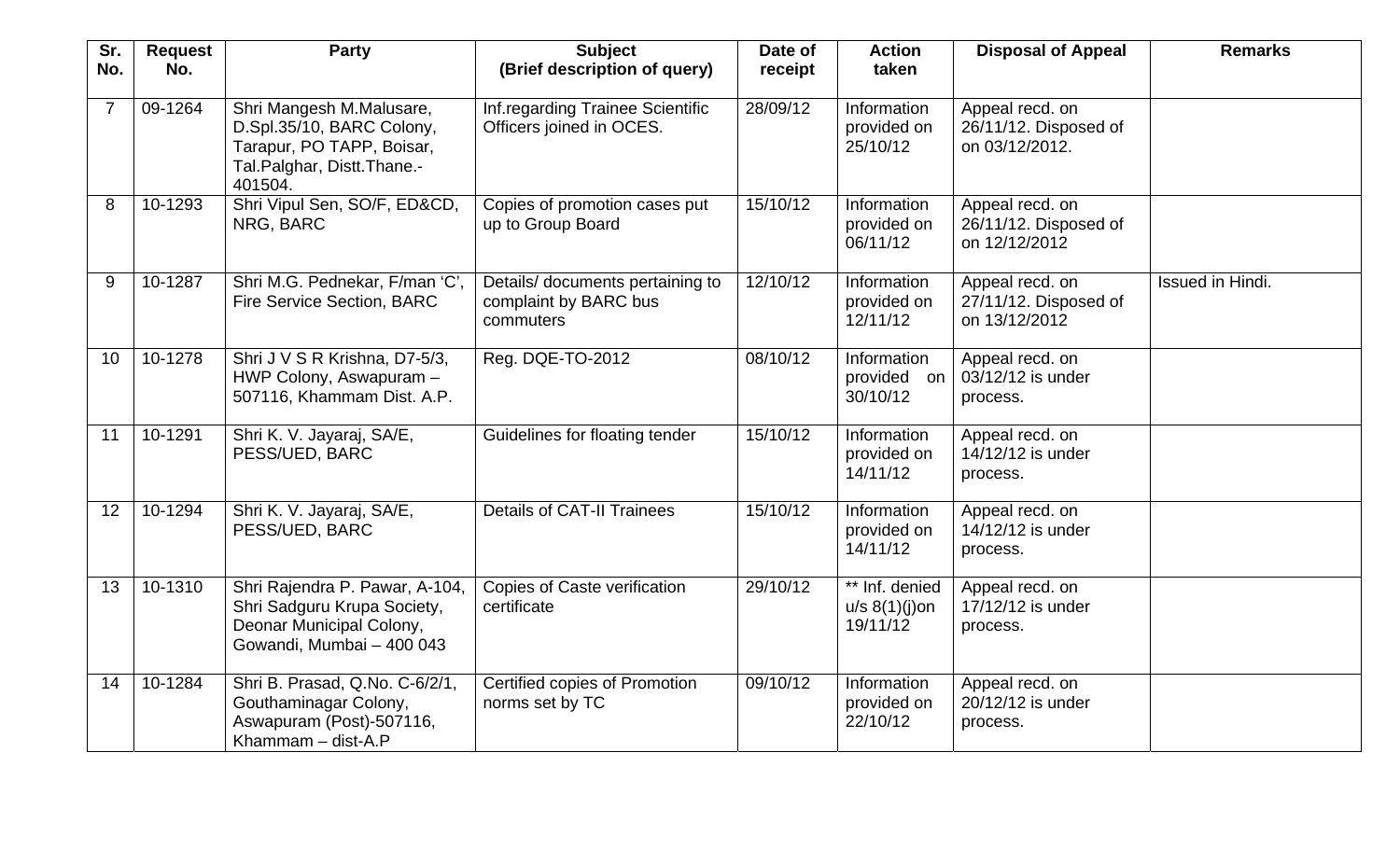| Sr.<br>No. | Request<br>No.    | <b>Party</b>                                                                                                                                                             | <b>Subject</b><br>(Brief description of query)                | Date of<br>receipt | <b>Action</b><br>taken                   | <b>Disposal of Appeal</b>                        | <b>Remarks</b> |
|------------|-------------------|--------------------------------------------------------------------------------------------------------------------------------------------------------------------------|---------------------------------------------------------------|--------------------|------------------------------------------|--------------------------------------------------|----------------|
|            | 08-1222<br>$15-1$ | Shri Satyajeet B. Sagavkar,<br>701, Ganesh Apartment parade<br>No. 7/8 motha Khanda, Near<br>Khandeshwar Railway Station,<br>Panvel Tal Panvel Dist. Raigad<br>$-410206$ | Inf. reg. candidates selected<br>against advt. No. 1/2007/R-I | 16.08.12           | Information<br>provided on<br>10/09/2012 | Appeal recd. on<br>19/12/12 is under<br>process. |                |